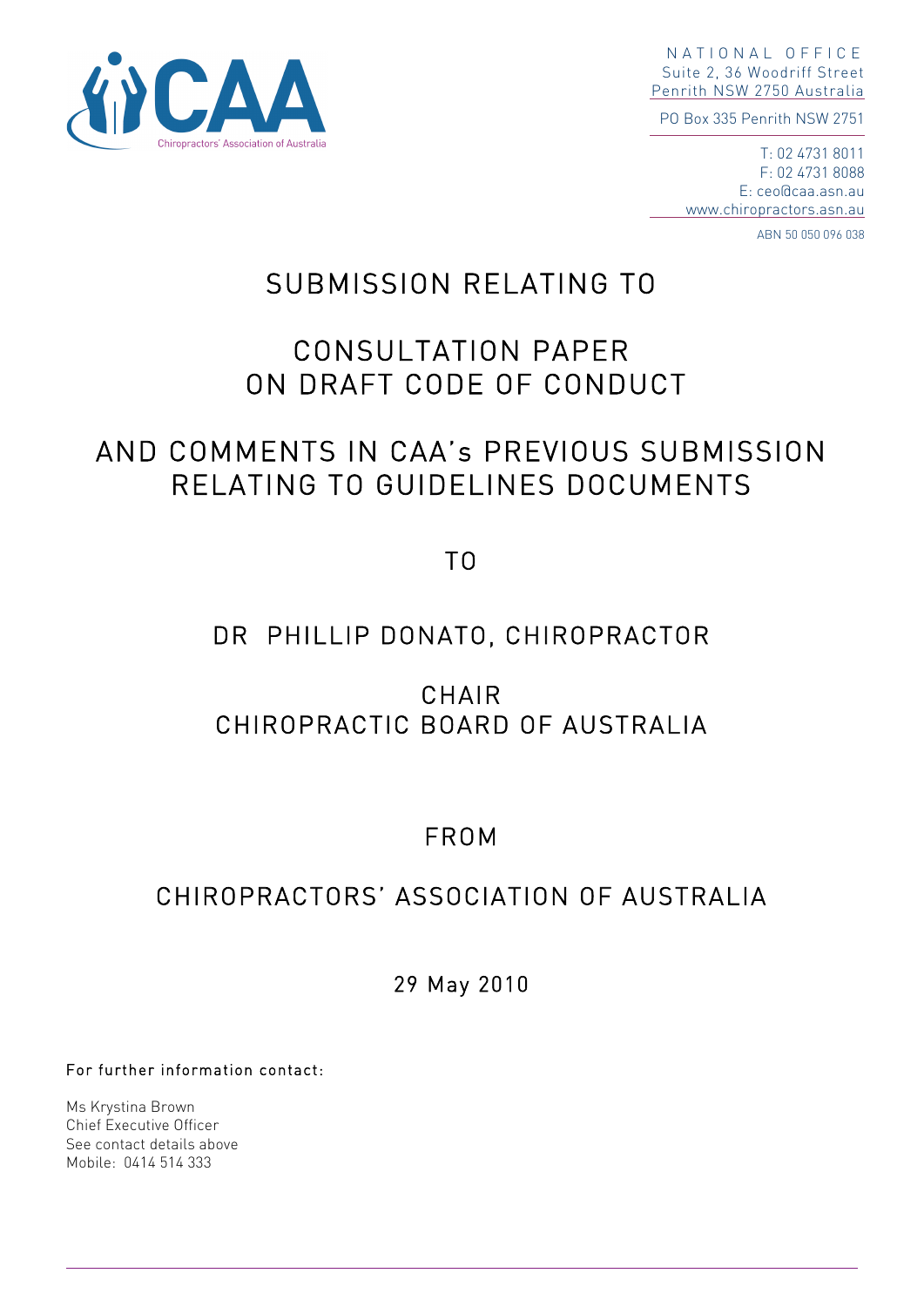| <b>CONTENTS</b>                                                   |                                       |                                                               | Page            |
|-------------------------------------------------------------------|---------------------------------------|---------------------------------------------------------------|-----------------|
| Opening remarks                                                   |                                       |                                                               | 3               |
| Overview of Chiropractic Code of Conduct<br>Definitions           |                                       |                                                               | 4<br>4          |
| Introduction<br>1.                                                |                                       |                                                               |                 |
|                                                                   | 1.1                                   | Use of Code                                                   | 5               |
|                                                                   | 1.2                                   | Professional values and qualities                             | $5 - 6$         |
| 2.                                                                | Providing Good Care                   |                                                               |                 |
|                                                                   | 2.1                                   | Introduction                                                  | 6               |
|                                                                   | 2.2                                   | Good Care                                                     | $6 - 8$         |
|                                                                   | 2.5                                   | Shared decision making                                        | 8               |
|                                                                   | 2.6                                   | Decisions about access to care                                | 9               |
|                                                                   | 2.7                                   | Treatment in emergencies                                      | 9               |
| 3.                                                                | Working with Patients                 |                                                               |                 |
|                                                                   | 3.2                                   | Partnerships                                                  | 9               |
|                                                                   | 3.3                                   | <b>Effective Communication</b>                                | 10              |
|                                                                   | 3.4                                   | Confidentiality and Privacy                                   | 10              |
|                                                                   | 3.5                                   | Informed consent                                              | $10 - 11$       |
|                                                                   | 3.6                                   | Informed financial consent                                    | 11              |
|                                                                   | 3.7<br>3.14                           | Children and Young People<br>Personal relationships           | $11 - 12$<br>12 |
|                                                                   | 3.15                                  | Working with multiple patients                                | $12 - 13$       |
|                                                                   | 3.16                                  | Closing a Practice                                            | 12              |
| 4.                                                                | Working Within a Practice             |                                                               |                 |
|                                                                   | 4.1                                   | Use of modalities in chiropractic practice                    | 13              |
|                                                                   | 4.2                                   | Use of diagnostic tools, tests and procedures                 | $13 - 14$       |
| 5.                                                                | 5.3                                   | Teamwork                                                      | 14              |
|                                                                   | 5.4                                   | Coordinating care with other practitioners                    | 14              |
| 6.                                                                | Working within the health care system |                                                               |                 |
|                                                                   | 6.2                                   | Wise use of health care resources                             | 14              |
| 7.                                                                | 7.3                                   | Chiropractor performance                                      | $14 - 15$       |
| 9.                                                                | Professional Behaviour                |                                                               |                 |
|                                                                   | 9.2                                   | Professional boundaries                                       | 15              |
|                                                                   | 9.4                                   | Health records                                                | 15              |
|                                                                   | 9.6                                   | Advertising                                                   | $15 - 16$       |
|                                                                   | 9.7                                   | Legal, insurance and other assessments                        | 16              |
|                                                                   | 9.8                                   | Reports, certificates and giving evidence                     | 16              |
|                                                                   | 9.10<br>9.11                          | Investigations<br>Conflicts of interest                       | 16<br>16        |
|                                                                   | 9.12                                  | Financial and commercial dealings                             | $16 - 17$       |
| 10                                                                | <b>Ensuring Chiropractor Health</b>   |                                                               |                 |
|                                                                   | 10.2<br>Chiropractor Health           |                                                               | 17              |
|                                                                   | 10.3                                  | Other practitioners' health                                   | 18              |
|                                                                   |                                       |                                                               |                 |
|                                                                   |                                       | Appendix 1: Guidelines in relation to Public Spinal Screening | $19 - 20$       |
| Appendix 2: Radiology<br>$21 - 22$                                |                                       |                                                               |                 |
| Appendix 3: Guideline in relation to Duration & Frequency of Care |                                       |                                                               | 23              |

 $\overline{\phantom{a}}$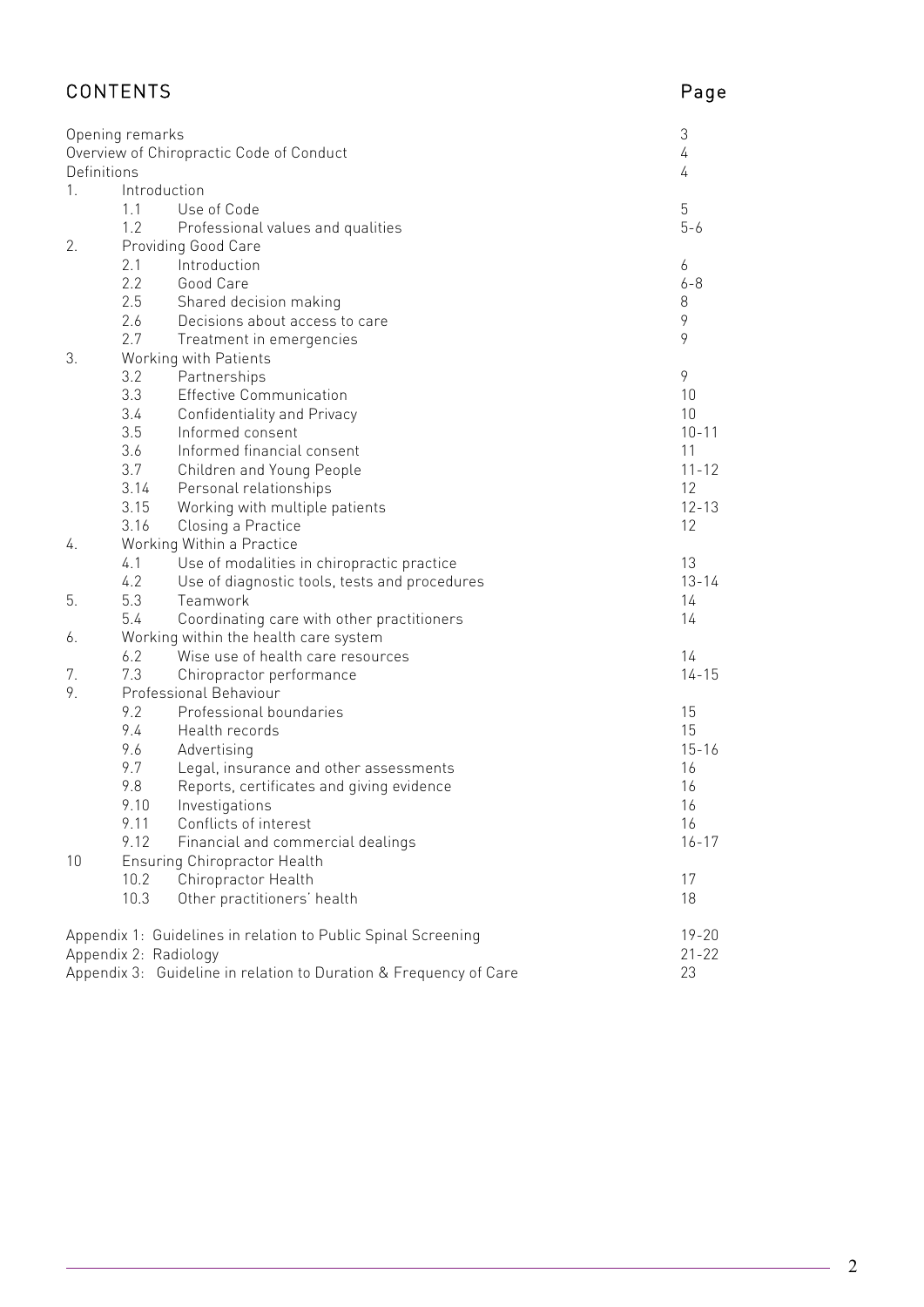The CAAN Board is grateful for the opportunity to provide further feedback about the proposed codes and guidelines of the Chiropractic Board of Australia.

We are heartened to see the removal of some of the more inappropriate or irrelevant sections of the initial draft code of practice. However, we see several areas of the current draft of the code of conduct that still require revision.

We hope that the CBA will consider CAAN's feedback provided from across the profession in our ongoing and substantive reviews of these standards.

Whilst CAAN appreciates the opportunity to provide input on this submission to the CBA to assist in the development of codes and guidelines for the chiropractic profession in Australia, we are concerned about the haste with which these documents are being constructed, considering their importance to the chiropractic profession and to the people of Australia. CAA National would greatly appreciate clarification of the evolving nature of this document and the CBA's intention with respect to its review process once the pressing timeframes of national registration have passed.

This submission is presented in two parts:

- (1) A response to the document "Revised Consultation Draft Code of Conduct" published on the CBA website on 7 May 2010.
- (2) A comment on proposed guidelines in the document "Consultation paper on codes and guidelines", published on the CBA website on 10 March 2010.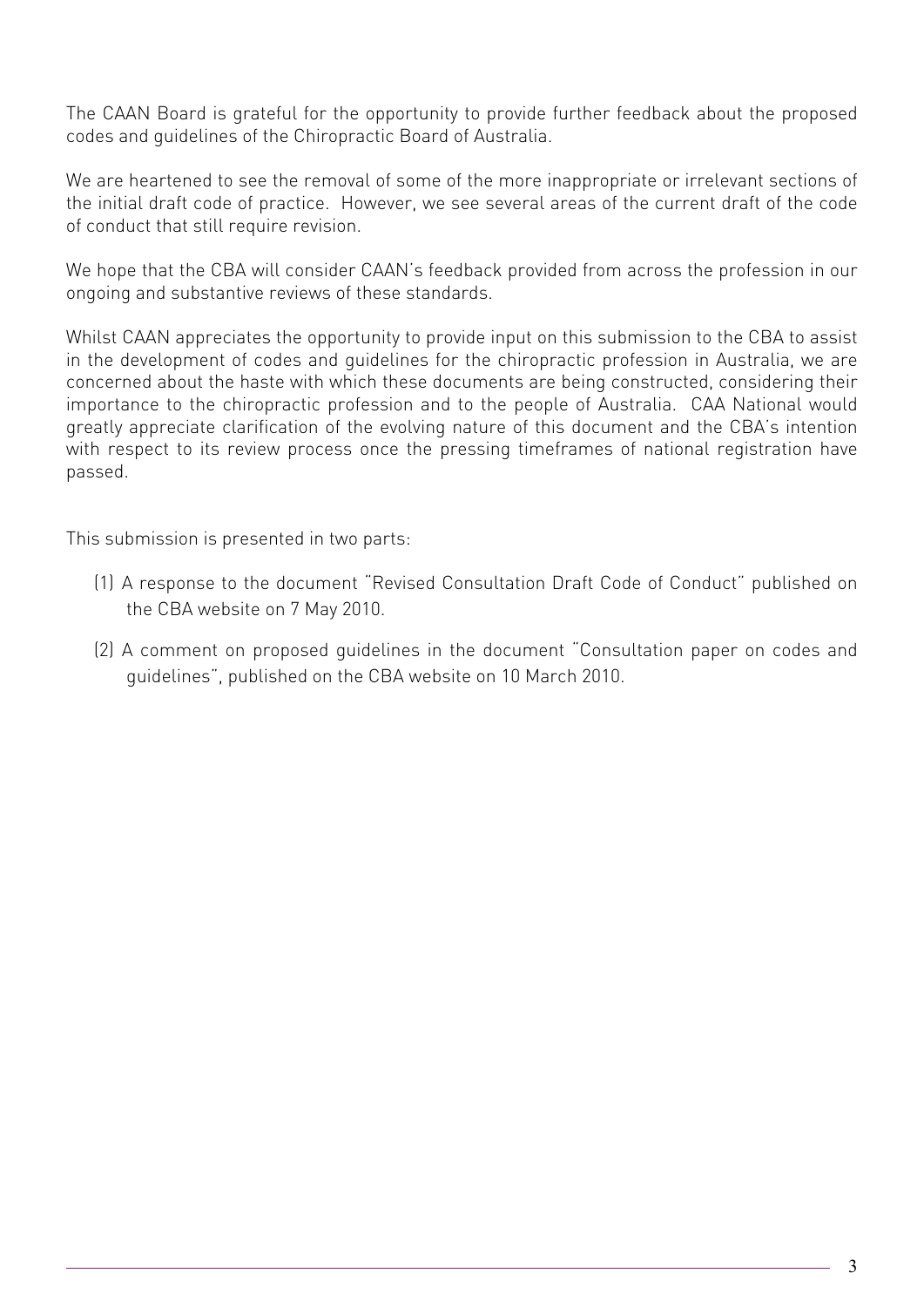# Code of Conduct for Chiropractors

CAAN notes the strong influence of the Australian Medical Council Code of Conduct on these guidelines.

#### Overview:

In the first paragraph, second line: "… within an ethical framework" is pejorative and unnecessary. It suggests that chiropractors do not already work "within an ethical framework". The same phrase could be removed from the first paragraph of section 1.1.

#### CAAN recommends the removal of the phrase "… within an ethical framework" from the Overview and from section 1.1.

CAAN further recommends the following, paraphrased from the AMC Code of Conduct:

"The practice of chiropractic is challenging and rewarding. No code or guidelines can ever encompass every situation or replace the insight and professional judgment of skilled chiropractors. Good chiropractic practice means using this judgment to try to practise in a way that would meet the standards expected of chiropractors by their peers and the community."

## Definitions:

#### CAAN recommends the following alterations:

"Providing care": change "… whether remunerated or pro bono" to "… whether remunerated or not." This is more consistent with common Australian usage, as well as being more consistent with the definition of "practice" below.

"Practice": "… using professional knowledge in a direct nonclinical (sic) relationship with patients". CAAN does not understand how the use of professional knowledge in a direct relationship with patients could occur in a non-clinical way? This section requires clarification or removal.

#### A suggested alternate definition is:

"…any role, whether remunerated or not, in which the individual uses their skills and knowledge as a chiropractor in their regulated health profession. For the purposes of this Code, practice is not restricted to the provision of direct clinical care. It also includes using professional knowledge in management, administration, education, research, advisory, regulatory or policy development roles and any other roles that impact on safe, effective delivery of health services in the chiropractic profession."

# 1. INTRODUCTION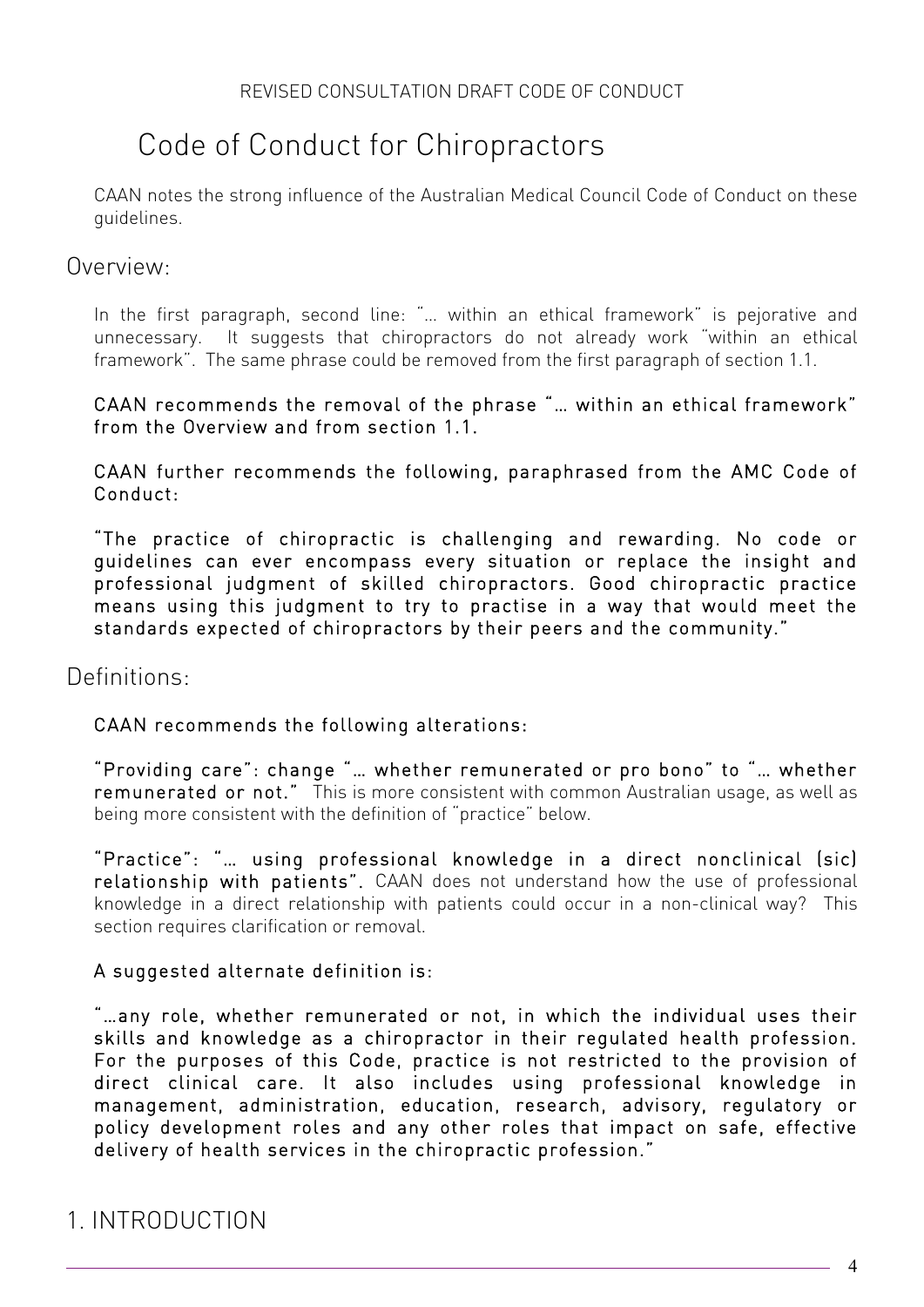## 1.1 Use of the Code

Please see the comments above regarding the use of the phrase "… within an ethical framework".

CAAN recommends the removal of the phrase "… within an ethical framework" from the first paragraph of section 1.1.

## 1.2 Professional values and qualities

Minimum standard of training for practice of spinal manipulation

This section contains no reference to a minimal standard of training for the practice of spinal manipulation.

CAAN notes the restriction on cervical spinal manipulation as defined under s. 123 of the Act, which limits the performance of cervical spinal manipulation to registered members or students of the chiropractic, osteopathic, physiotherapy or medical professions.

Considering the fact that medical practitioners and physiotherapists receive little or no undergraduate training in the performance of spinal manipulative techniques, let alone in the delivery of a specific chiropractic adjustment, CAAN believes that this may constitute a significant health risk.

CAAN suggests that a higher educational standard should be set. As it stands, a medical practitioner with no training in spinal manipulation can perform that specialised procedure.

CAAN feels confident that the Medical Board of Australia would feel some concern about chiropractors performing any medical procedure with an equivalent lack of training in that procedure.

CAAN asks the CBA to consider the fact that the AMA President has written to the CBA claiming that chiropractors should be required to complete more continuing professional development because of the "high risk" of "spinal manipulation. CAAN is of the firm opinion that adjustment of the spine by qualified chiropractors with 5 years of relevant universitybased training is extremely safe. We do not have the same level of confidence about spinal manipulation performed by AMA members with far less training.

CAAN recommends that practitioners who use spinal manipulative procedures should be students of, or registered practitioners with, undergraduate qualifications approved by CCEA, physiotherapists with post-graduate qualifications or medical practitioners with post-graduate qualifications of an equivalent standard to the CCEA-approved chiropractic university degrees available in Australasia.

#### Scope of practice

CAAN notes the newly added warning to chiropractors "… to consider whether they have the appropriate qualifications and experience to provide advice on over the counter scheduled medicines, herbal remedies, vitamin supplements (sic)."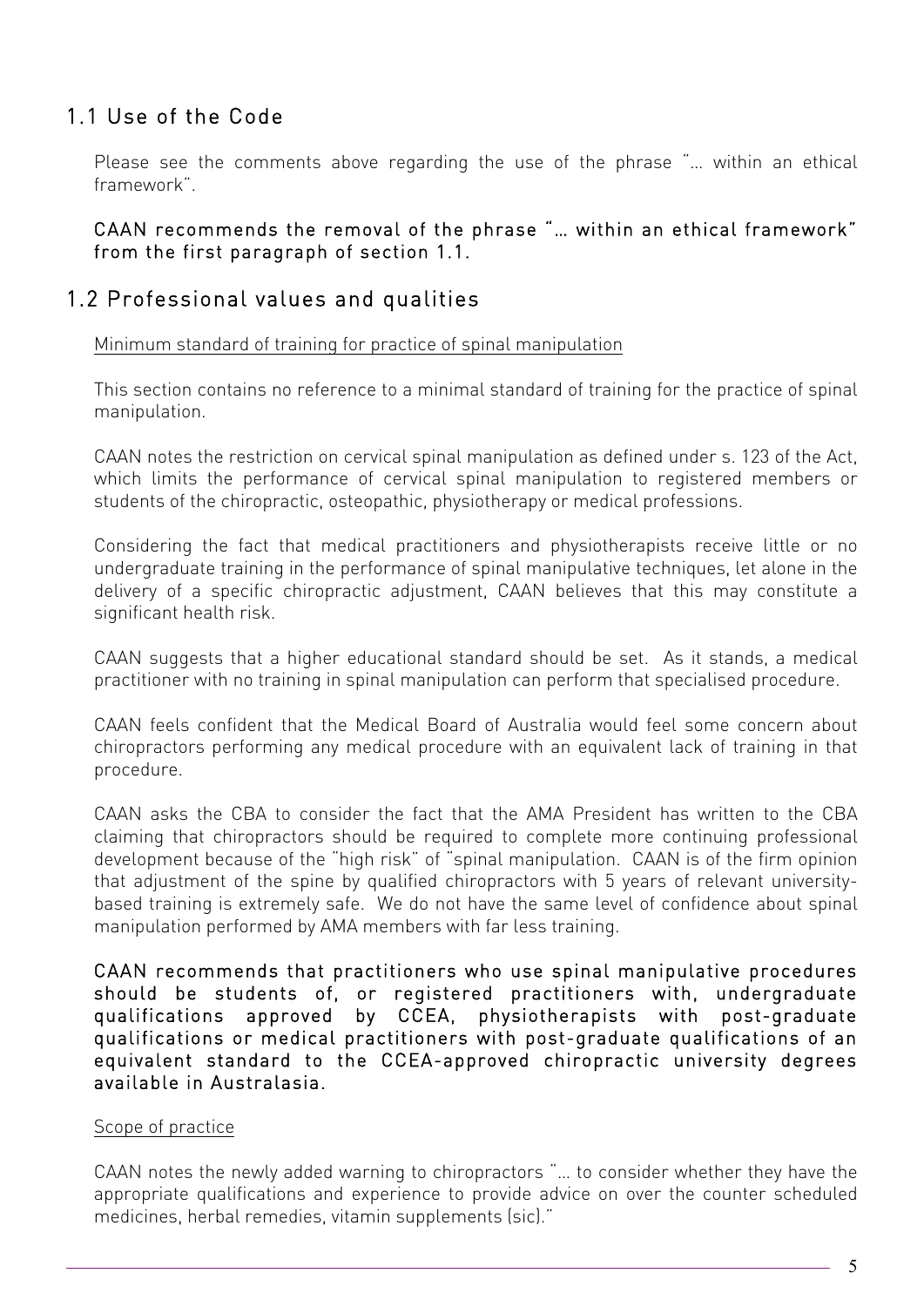Section 3.3.2 of the AMC Code of Conduct for medical practitioners states that good communication involves asking about forms of treatment patient is receiving or has tried, including CAM. The AMC document does not query the medical practitioner's capacity to pass comment on chiropractic or CAM approaches. CAAN objects to chiropractors being asked to meet a more stringent standard than their medical colleagues. With recent government press releases underlining the integral role of the allied health professions as an essential pillar in the health care system, CAAN suggests that the CBA and the AHPRA might want to affirm the professionalism and capacity of chiropractors.

#### CAAN recommends the removal of the first paragraph on page 3 of the draft code of conduct.

# 2. PROVIDING GOOD CARE

## 2.1 Introduction

This section is primarily drawn from section 2.1 of the AMC Code of Conduct. Additions to the AMC Code are:

2.1 b): CAAN believes that in light of 2.1 a) and c), 2.1 b) is unnecessary. Assessment and examination (a), coupled with formulating and implementing a management plan (c), clearly imply the need for a clinical assessment/analysis/diagnosis. 2.1 b) is therefore superfluous.

2.1 e): Considering the presence of 2.2 a), 2.1 e) is unnecessary.

CAAN recommends the removal of section 2.1 b) and e).

#### Alternatively, revert to wording of AMC document for 2.1 e):

"2.1.4 Referring a patient to another practitioner when this is in the patient's best interests."

## 2.2 Good care

This section is primarily drawn from section 2.2 of the AMC Code of Conduct.

2.2 a) comes from the AMC Code section 2.2.1, but with added wording.

#### CAAN recommends restoring the original wording of 2.2.1 to the CBA document:

#### 2.2.1 Recognising and working within the limits of your competence and scope of practice.

2.2 c) does not have a correlate in the AMC document. It adds nothing to 2.2 b) and should therefore be removed. Should the CBA choose to retain 2.2 c), CAAN recommends that limits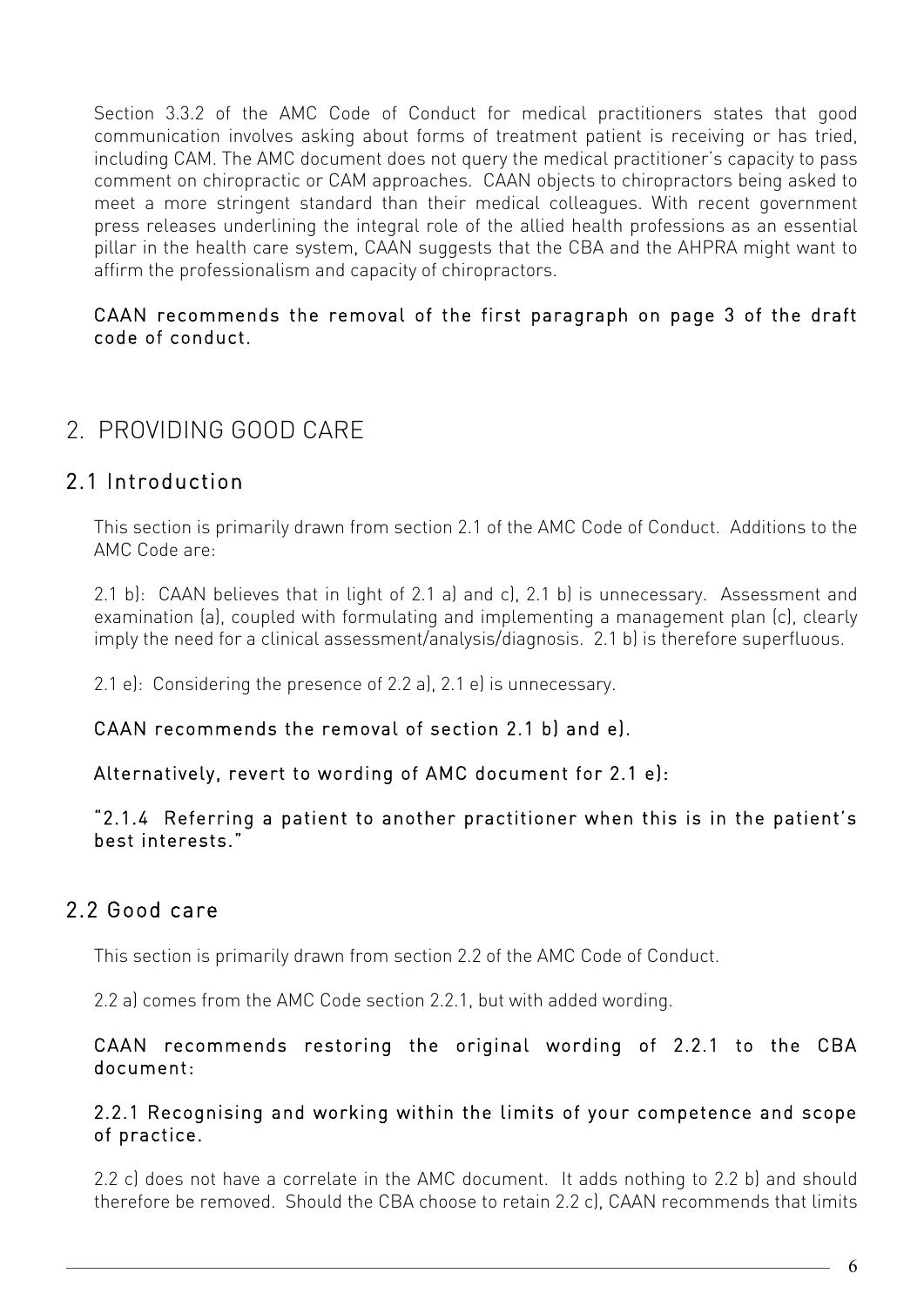of competence and scope of practice be defined objectively as a part of the development of these guidelines.

### CAAN suggests the removal of clause 2.2 c).

Section 2.2 i) is also a new addition to the points in the AMC document. It adds nothing to points previously raised elsewhere in this draft code of conduct relating to safety and quality.

### CAAN suggests the removal of clause 2.2 i).

Whilst it is usually appropriate for medical practitioners to focus primarily on the "alleviation of symptoms", such an expectation is inappropriate for chiropractors, whose focus includes the restoration of health and function. This is congruent with the Australian Federal Government's stated focus on health literacy and disease prevention.

It suggests that the treatment of symptoms should be an over-riding focus for chiropractors. CAAN is concerned that this does not reflect the philosophy or practice of chiropractic, nor the best interests of patients.

CAAN believes that 2.2 j) does not belong in a chiropractic code or guideline.

CAAN believes that there are times when the "alleviation of symptoms" alone may not be in the long-term best interests of a client. For instance, it may be necessary to work on painful areas of the body to help in the rehabilitation and repair of injured tissues, or for patients to experience pain that reminds them to take extra care of an injured area.

Further, there are over-the-counter medications available that will usually reduce symptoms faster than many things a chiropractor can do. CAAN would not like to see the CBA suggesting to chiropractors that they should be recommending OTC medications as part of an attempt to "alleviate symptoms".

The practice of chiropractic is not always primarily associated with the "alleviation of symptoms".

The World Federation of Chiropractic defines chiropractic as "…a health profession concerned with the diagnosis, treatment and prevention of mechanical disorders of the musculoskeletal system, and the effects of these disorders on the function of the nervous system and general health."

Further, the WFC's Identity Statement states that the foundation ("the ground") of chiropractic is an "… ability to improve function in the neuromusculoskeletal system and overall health, wellbeing and quality of life" and "… without use of drugs and surgery, enabling patients to avoid these where possible."

The International Chiropractors Association defines chiropractic as "…a non-therapeutic, drugless and surgical-free health science, based on its fundamental principles and philosophy."

According to the CAA definition of chiropractic: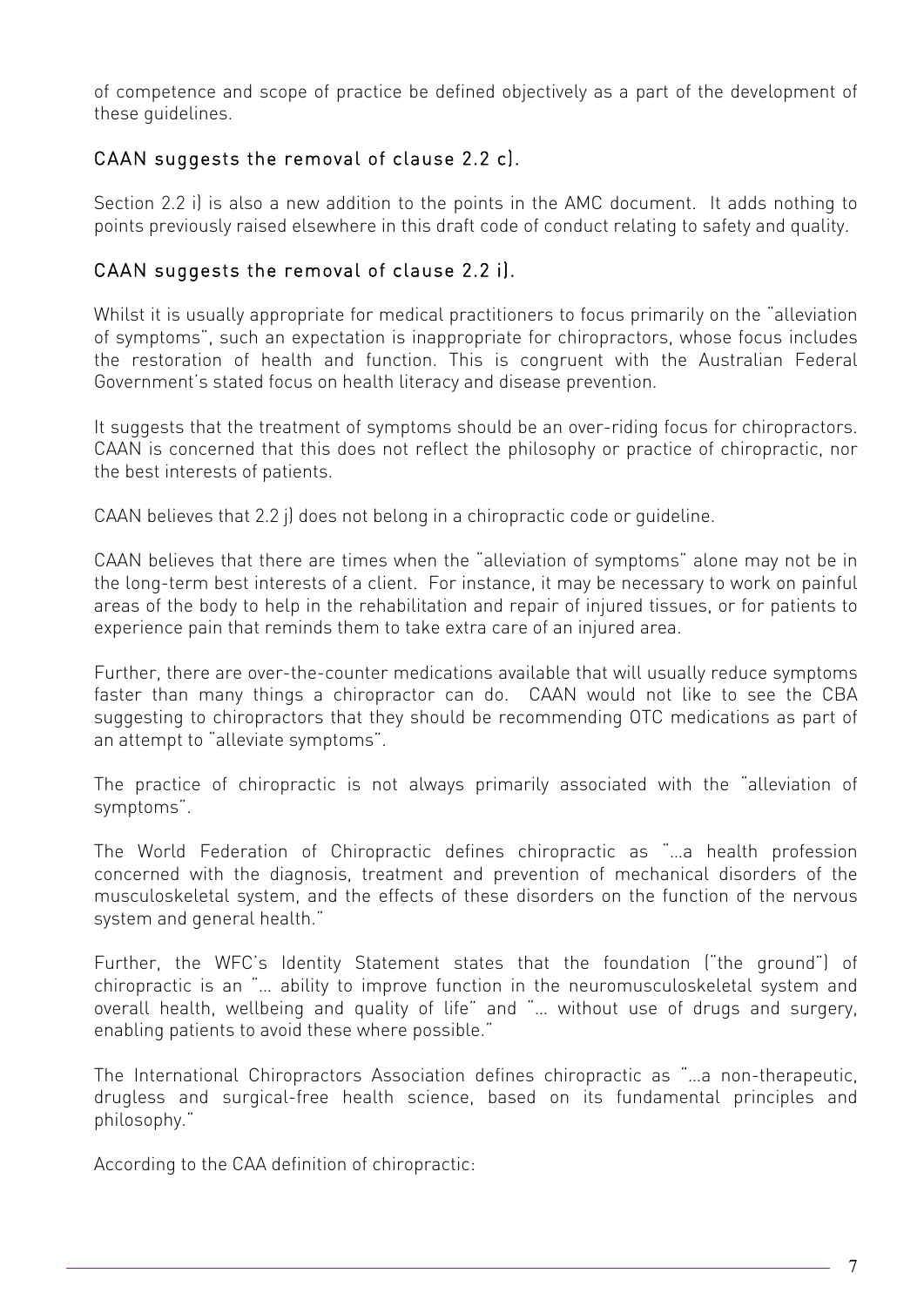"The practice of chiropractic focuses on the relationship between structure (primarily the spine, and pelvis) and function (as coordinated by the nervous system) and how that relationship affects the preservation and restoration of health."

The purpose of chiropractic defined by the Association of Chiropractic Colleges is "… to optimize health."

All of these definitions are based on function, not symptoms.

Conversely, the Collins English dictionary defines medicine as "… the science of preventing, diagnosing, alleviating, or curing disease." Section 2.2 j) is appropriate for a profession based on philosophical constructs of the treatment of disease, but not appropriate for the chiropractic profession, which encompasses a proactive approach to patient care independent of the treatment of symptoms along a continuum of care from palliative through to preventive approaches to the prediction and proactive intervention to assist patients in the creation of optimal health outcomes.

#### CAAN recommends removal of clause 2.2 j).

Section 2.2 o.) also has no correlate in the AMC document. It requires chiropractors to practise "…in accordance with the current and accepted evidence base of the chiropractic profession, including clinical outcomes." This recommendation goes against the recommendations of Sackett et al that evidence-based practice should include consideration of patient values and doctor experience.

Considering the lack definition of the phrase "… including clinical outcomes" and the lack of peer-reviewed evidence to suggest that working in an evidence-based (rather than evidence-informed) model has any superiority in terms of clinical outcomes, CAAN believes that section 2.2 o) should be deleted.

For further reading, see "Deconstructing the evidence-based discourse in health sciences: truth, power and fascism" Holmes et al, Int J Evid Based Healthc 2006; 4: 180–186; Sackett D. Evidence based medicine: what it is and what it isn't. BMJ 1996;312:71-72.

## 2.5 Shared decision making

This section also comes from the AMC document.

Throughout these guidelines, CBA uses the terms "treat", "treating" and "treatment". Again in this section, the term "treating chiropractor" is used.

The concept of "treatment" suggests condition- or symptom-based management. This is not reflective of chiropractic practice. An understanding of medicine and of chiropractic indicates that such activity is the basic act of medicine, not of chiropractic.

CAAN would prefer to see the CBA use the term "care", as in "chiropractic care/intervention" vs "chiropractic treatment" throughout the guidelines documents.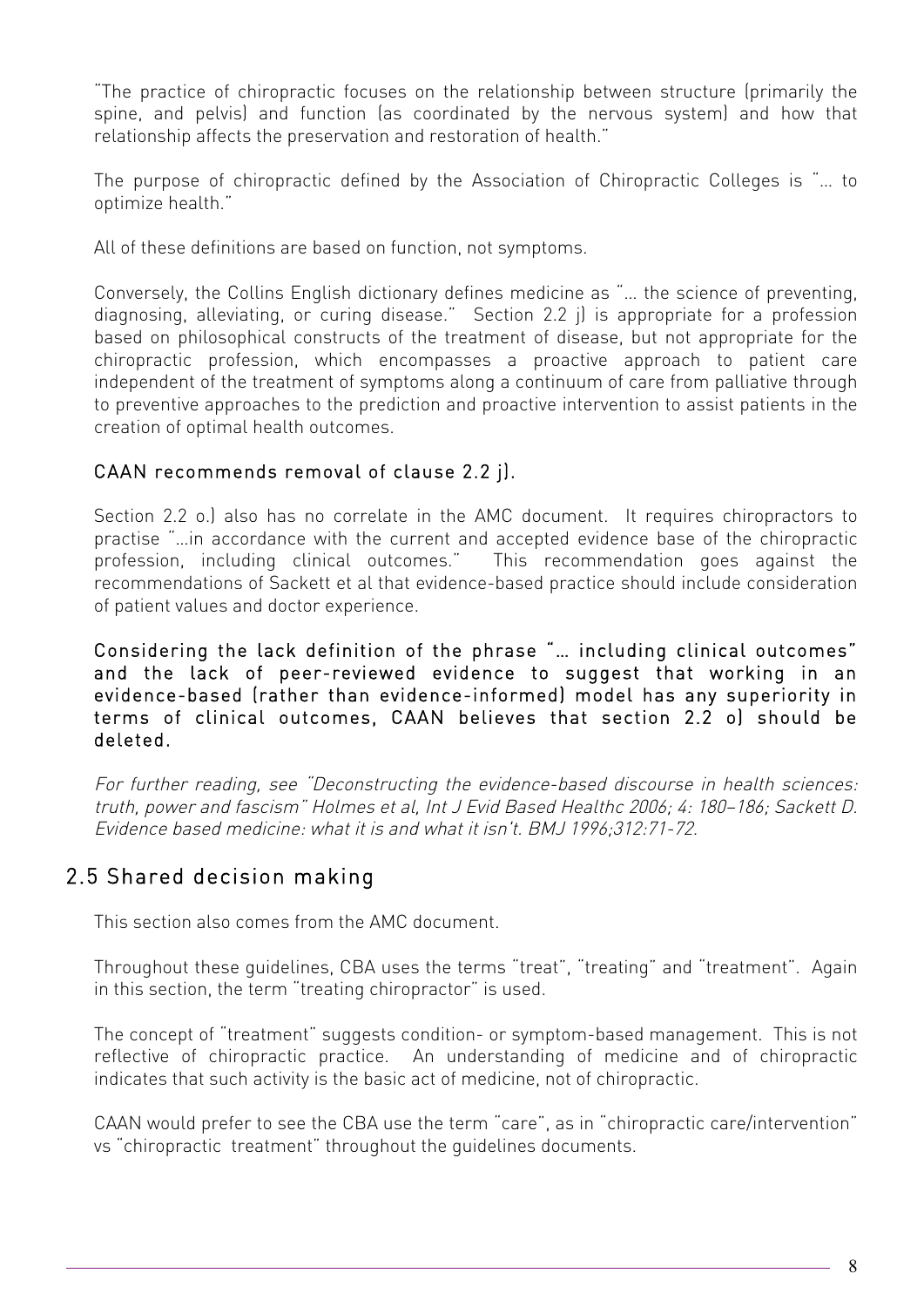CAAN recommends the deletion of the word "treating" from section 2.5 and the re-evaluation of the word "treatment" and its variants from throughout all chiropractic guidelines documents.

## 2.6 Decisions about access to care

This section comes primarily from section 2.4 of the AMC document. Section 2.6 d) has no correlate in the AMC document. It is unnecessary and pejorative.

Considering the presence of 2.6 f), 2.6 g) appears redundant and should be removed.

## CAAN suggests the deletion of section 2.6 d) and g).

## 2.7 Treatment in emergencies

This section again draws directly from the AMC Code. Emergencies are a frequent occurrence in the standard practice of medical practitioners. To include this section here, however, requires clarification by the CBA as to its relevance in chiropractic practice.

#### CAAN recommends that this section is removed or re-written with specific detail to more clearly explain the CBA's purpose for including this section in a Code of Conduct for chiropractors.

## 3. WORKING WITH PATIENTS

## 3.2 Partnership

Section 3.2 draws from section 3.2 of the AMC document.

Section 3.2 e) correlates to the more clearly written and succinct 3.2.5 of the AMC document. In particular, the CAA is concerned about allowing "… the stated needs of patients" dictate the information and advice that a chiropractor might share with their clients.

Section 3.2 f) is another addition by the CBA to the AMC wording.

#### With regard to 3.2 e), CAAN recommends reverting to the wording of 3.2.5 of the AMC document:

#### "Encouraging and supporting patients to be well informed about their health and to use this information wisely when they are making decisions."

In the left column on p.5 of the draft Code of Conduct is a paragraph that begins "A good partnership between a chiropractor …". This is followed by points a) – d) which outline contributions patients should make to the "therapeutic partnership" (CAAN prefers "clinical interaction").

Whilst these qualities may be valuable, it is inappropriate and pointless to outline them in this document. CBA has no jurisdiction over the activities of patients.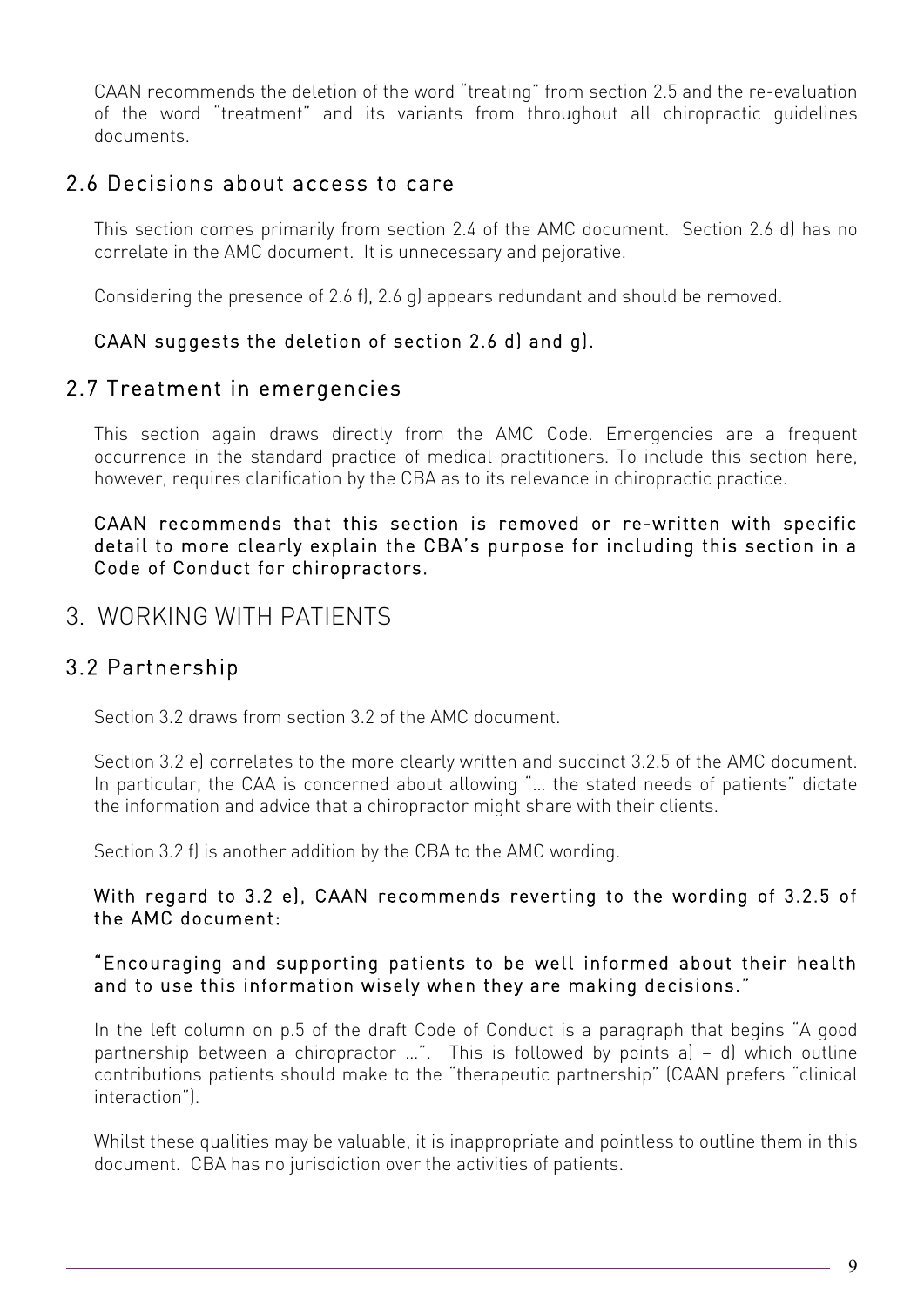CAAN recommends the deletion of the above-mentioned paragraph and subsequent points a) – d).

## 3.3 Effective Communication

This section is drawn from the AMC Code, section 3.3.

Section 3.3 d) correlates to 3.3.4 of the AMC Code. CAAN is concerned that chiropractors are being asked to be experts not only in chiropractic, but also in all "available health care options". This is an unreasonable expectation.

#### CAAN recommends returning to a version of the original, clearer and more succinct wording:

Discussing with patients their condition and the available management options, including their potential benefit and harm.

Section 3.3 f) addresses informed consent, which is covered thoroughly in section 3.5.

#### CAAN recommends deleting 3.3 f).

Section 3.3 j) has no correlate in the AMC Code. CAAN is concerned that the admonition to provide "… relevant information to other stakeholders including members of the treating team" may be seen to contradict section 3.4.

#### CAAN recommends the deletion of section 3.3 j).

## 3.4 Confidentiality and Privacy:

Section 3.4 is based on section 3.4 of the AMC Code of Conduct. Section 3.4 of the CBA Code has ten sub-sections. In contrast, section 3.4 of the AMC Code has three. Those three subsections correlate to 3.4 al, d) and el.

CAAN believes that 3.4 e) regarding "genetic information" is irrelevant to the practice of chiropractic.

Any potential issues in chiropractic practice with regard to genetic information and patient confidentiality as it relates to patient records or practice environment are addressed by 3.4 a) and d).

#### CAAN recommends the removal of section 3.4 b), c), e) – j).

## 3.5 Informed Consent

Section 3.5 is sourced from the AMC Code of Conduct. Additional points have been added to the AMC Code's section on Informed Consent for the CBA document. Most of these additions are problematic.

NHMRC guidelines on Informed Consent, if quoted, should be tabled as part of this document or the reference removed.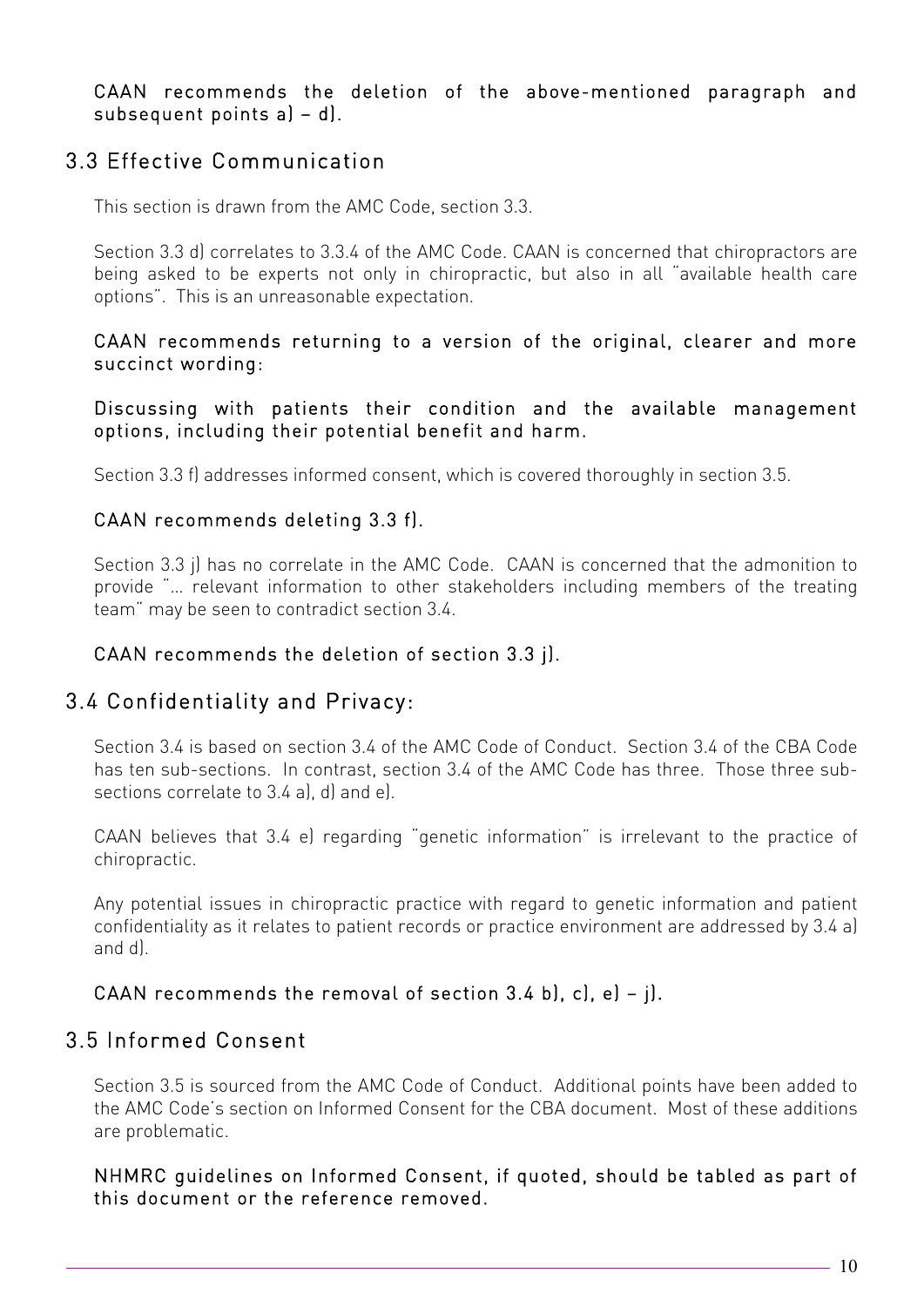In relation to the CBA Code:

3.5 b) comes from the original Code of Practice, section 1.3. CAAN has already recommended removing section 1.3 as it confuses and complicates the issues of informed consent.

Further, the NHMRC guidelines state that: "The community recognises that patients are entitled to make their own decisions. In order to do so, they must have enough information about their condition, investigation options, treatment options, benefits, possible adverse effects of investigations or treatment, and the likely result if treatment is not undertaken. It is not possible however, to provide complete information or to predict outcomes or assess risks with certainty, and patients need to be aware of this uncertainty." (Emphasis added.)

This is not consistent with the expectations placed on practitioners by 3.5 b).

#### For greater clarity, CAAN recommends the replacement of 3.5 b) with 3.5.3 from the AMC Code of Conduct:

#### "Ensuring that your patients are informed about your fees and charges."

3.5 d) is pejorative and unnecessary.

## CAAN recommends the removal of section 3.5 d).

## 3.6 Informed Financial Consent

The pertinent issues in this section are covered in:

- the guidelines for advertising, sub-section 4 i) and section 6.5

- the Code of Conduct, sections 1.2, 2.1: particularly sections c) and f), 2.2: particularly sections d), f), g), h), i), k) and m), 2.6: particularly sections a) and d), 3.2: particularly sections e), f) and g), 3.3, particularly section c), section 3.5, section 6.2, section 9.11:particularly subsection b) and section 9.12.

CAAN is unaware of ANY peer-reviewed evidence to suggest that care plans and financial arrangements between practitioners and their clients should not exceed 3 months. Particularly in chronic cases, care plans could often be laid out for some months ahead using an understanding of the time frames involved in rehabilitation of chronic injuries.

Without a compelling, evidence-informed reason to limit the time frames for financial arrangements as suggested in section 3.6 g), CAAN is concerned that CBA may limit access to , as long as those arrangements are conducted in line with the above sections of the draft Code of Conduct.

## CAAN recommends the removal of section 3.6 from the Code of Conduct.

## 3.7 Children and Young People

Section 3.7 also draws heavily on the AMC Code of Conduct's section 3.6.

Once more, there have been additions and alterations made to the AMC document for inclusion in the CBA draft document. It is these additions that are problematic.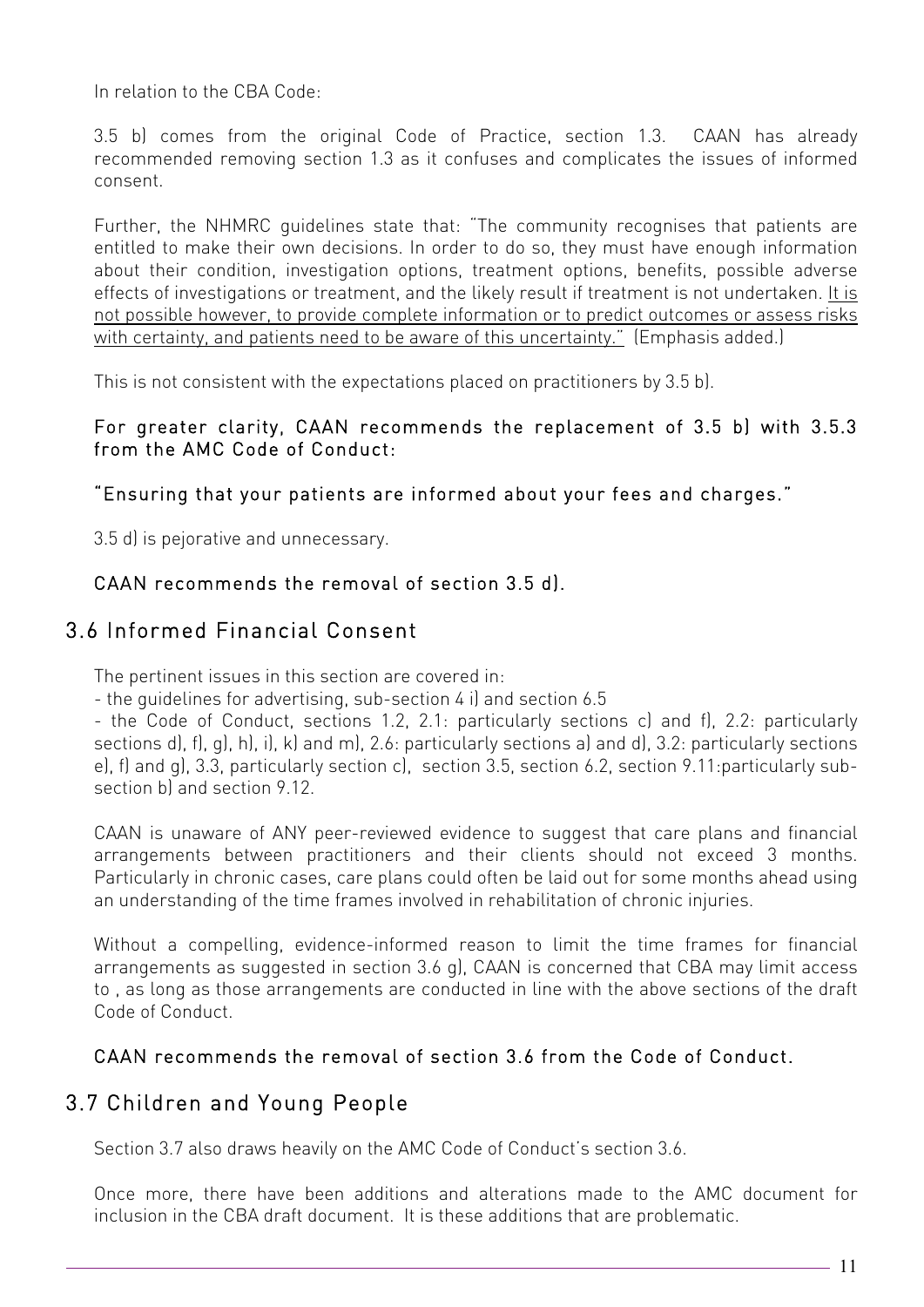Section 3.7 b) covers the issue of informed consent, which has been addressed fully in the previous section, 3.5. Also, its obscure wording about "… chiropractic management of certain conditions …" fails to provide clear guidance for practitioners. Not only does it have no correlate within the AMC Code but there is no other registered health profession that has such a clause within its draft guidelines.

As previously stated, chiropractic is NOT necessarily the treatment of conditions.

Section 3.7 c) again addresses informed consent. CAAN believes 3.7 c) is redundant.

Section 3.7 d) contains more detailed and helpful information about informed consent than the corresponding section of the AMC Code. CAAN suggests that it would be more useful if it were included in section 3.5.

Section 3.7 f) has been addressed in the CBA's Appendix 2 "Guideline in relation to radiography/radiology". The initial CAAN submission to the CBA gave extensive recommendations on the radiology/radiography issue after wide-ranging consultation with the senior chiropractic radiologists in Australia. This submission contains further recommendations in response to Appendix 2. CAAN believes 3.7 f) is redundant.

Section 3.7 g) pertains to record keeping. Section 9.4 of the CBA draft Code of Conduct addresses record-keeping in detail. Section 3.7 g) is redundant.

CAAN recommends moving section 3.7 d) to section 3.5 and removing subsections 3.7 b), c), f) and g).

## 3.14 Personal relationships

CAAN notes the incorporation of some of its suggestions with regard to personal relationships in practice.

CAAN recommends further re-wording of this section:

"Good practice recognises that providing care to close friends, work colleagues and family members requires careful attention to potential issues of objectivity, continuity of care and potential risks to the chiropractor or patient.

"Providing care to those in a close relationship as described above is acceptable as long as the chiropractor ensures that:

- adequate records are kept;
- confidentiality is maintained;
- at all times an option to discontinue care is maintained."

#### 3.15 Working with multiple patients

The issues of confidentiality and privacy in section 3.15 are addressed in section 3.4: Confidentiality and Privacy.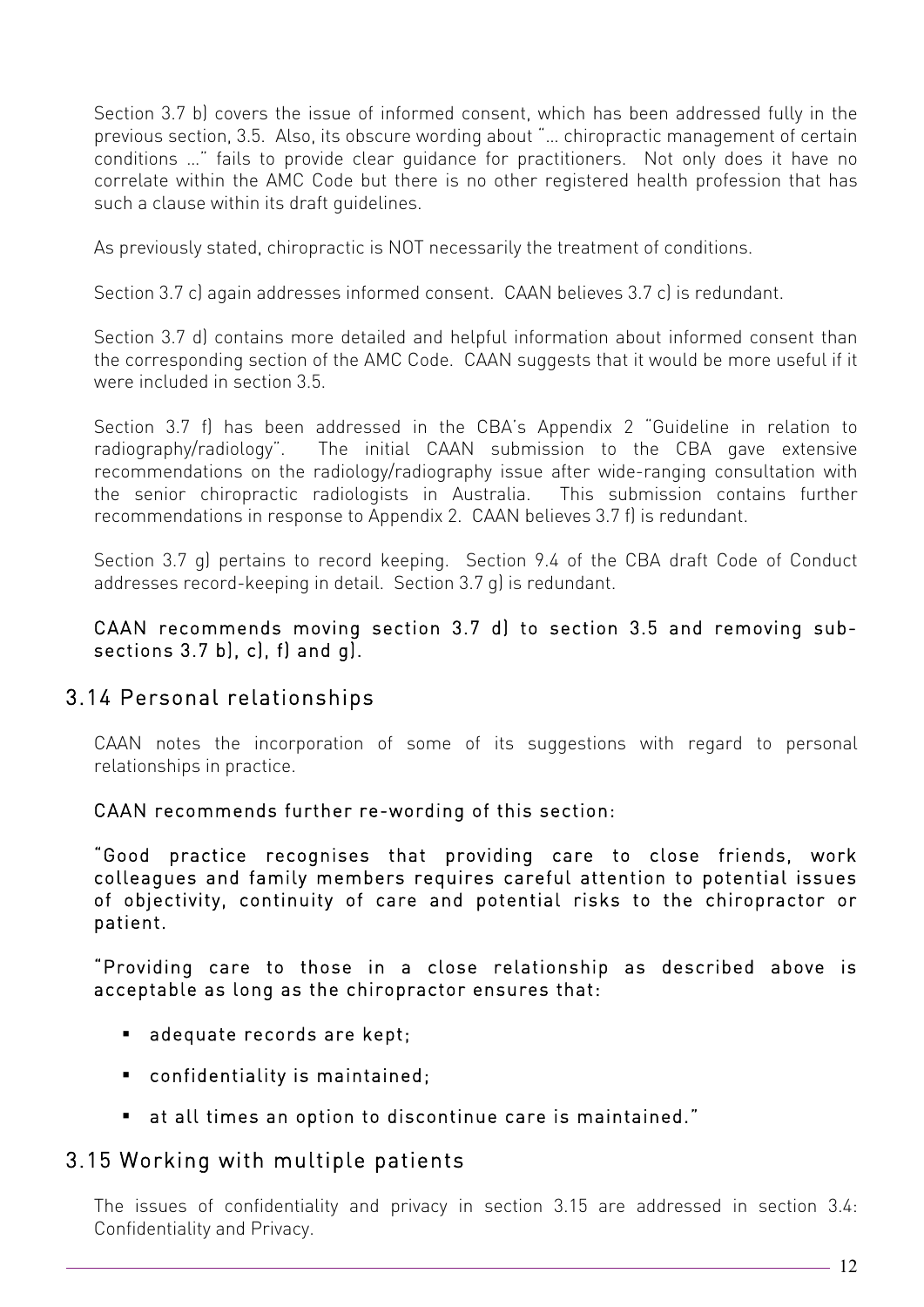### CAAN recommends the removal of section 3.15.

## 3.16 Closing a practice

There is a slight inconsistency between 3.16 a) and b) and some awkwardness of the language of 3.16 b).

#### CAAN suggests rewording 3.16 b) to state (changes underlined):

"Where possible, facilitating arrangements for the continuing care of all current patients, including the transfer or appropriate management of all patient records while acting in accordance with the legislation governing health records in the jurisdiction."

## 4. WORKING WITHIN PRACTICE

CAAN notes that there is no correlate for section 4 within the AMC Code.

#### CAAN recommends the deletion of this section on the basis that it is an unreasonable impost when other professions are not similarly limited.

## 4.1 Use of Modalities in Chiropractic Practice

This is a National code and any specific Victorian idiosyncrasies should be addressed in an appendix. CAAN understands that this issue will be addressed with the introduction of the Chinese Medicine Board of Australia in July 2011.

The Chiropractors Registration Board of Victoria currently has approximately 42 registrants endorsed for acupuncture.

Considering this small number, CAAN recommends that this could be moved to an appendix that is marked for deletion on 1<sup>st</sup> July 2011, at which time these practitioners will fall under the jurisdiction of the CMBA.

## 4.2 Use of diagnostic tools, tests and procedures

Many commonly used chiropractic and orthopaedic tests suffer from a lack of supportive evidence of validity. However, when used in concert with each other, they may still be useful in forming a clinical impression.

#### CAAN recommends the deletion of this section.

If the CBA considers it necessary to persist with section 4.2, CAAN recommends the following replacement wording:

"The over-reliance by a chiropractor on any one diagnostic tool or process increases the risk of patients receiving a misdiagnosis or inappropriate care.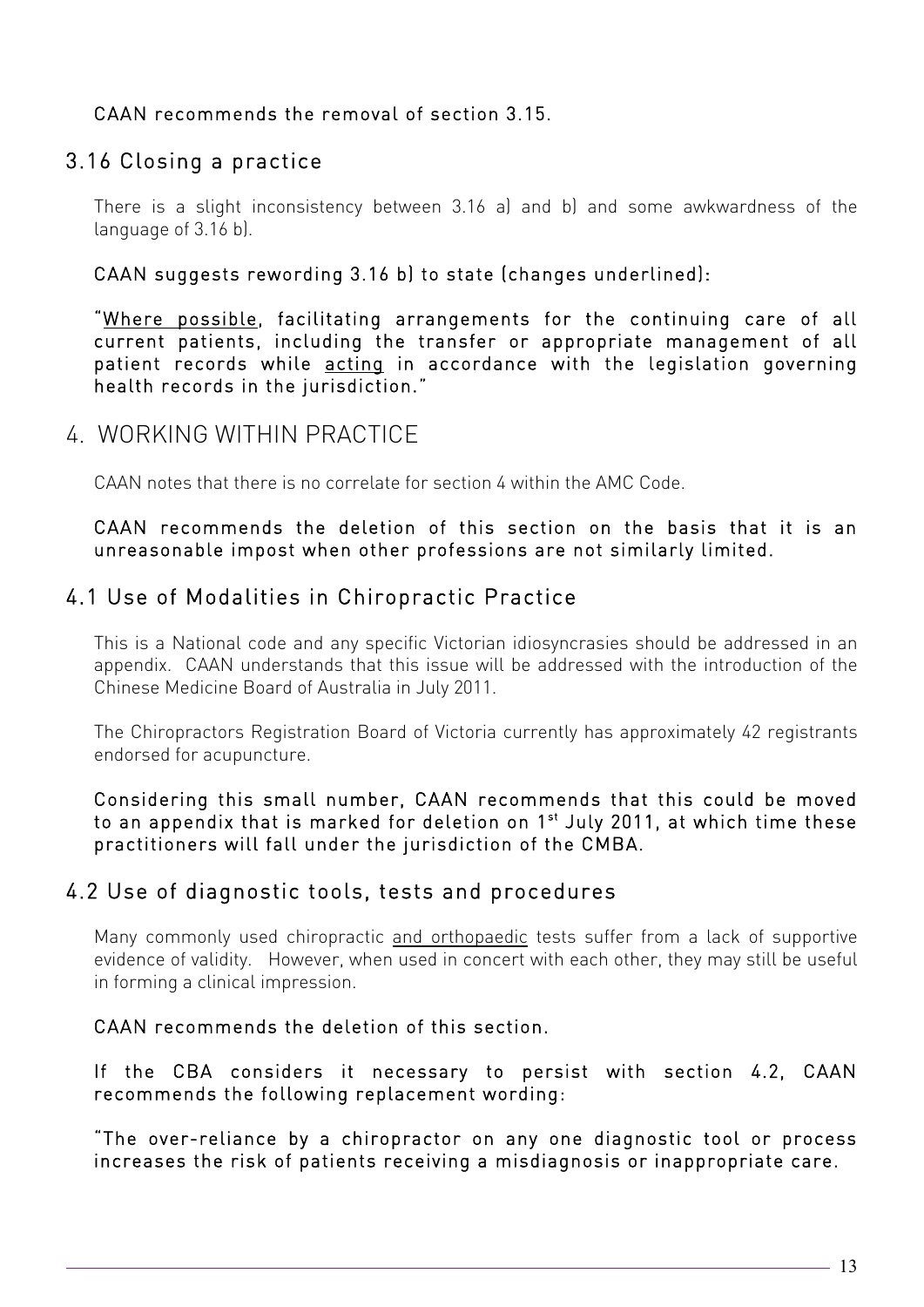"Therefore, chiropractors should conduct a full and thorough assessment using the tools most appropriate for the gathering of information necessary to form a clinical impression."

## 5.3 Teamwork

CAAN notes the similarity to section 4.4 of the AMC Code and suggests that a paraphrase of section 4.5.3 could be included.

#### CAAN suggests the inclusion of 5.3 c):

"Advocating the benefit of a chiropractor to a patient who does not already have one."

### 5.4 Coordinating care with other practitioners

Section 5.4 is drawn from section 4.5 of the AMC Code.

The phrase "… ensuring that it is clear to the patient, the family and colleagues who has ultimate responsibility for coordinating the care of the patient" in section 5.4 b) may be appropriate in a hospital setting where care is being shared between several registered professionals.

However, in a chiropractic setting where patient-centred care is practiced, CAAN suggests that it is almost always patients themselves who have "… ultimate responsibility …" for coordinating their care.

#### CAAN suggests the deletion of 5.4 b).

#### CAAN suggests that 5.3 c) should actually be 5.3 c) and d):

5.3 c) communicating effectively with other team members.

5.3 d) informing patients about the roles of team members.

#### 6 Working within the health care system

#### 6.2 Wise use of health care resources

Section 6.2 a) correlates the AMC Code section 5.2.1. Again, the CBA has added to 5.2.1 with clearly pejorative and demeaning language.

#### CAAN suggests reverting to the wording of 5.2.1:

#### "Ensuring that the services you provide are necessary and likely to benefit the patient."

## 7.3 Chiropractor performance

Section 7.3 f) raises significant risk management questions for the CAA.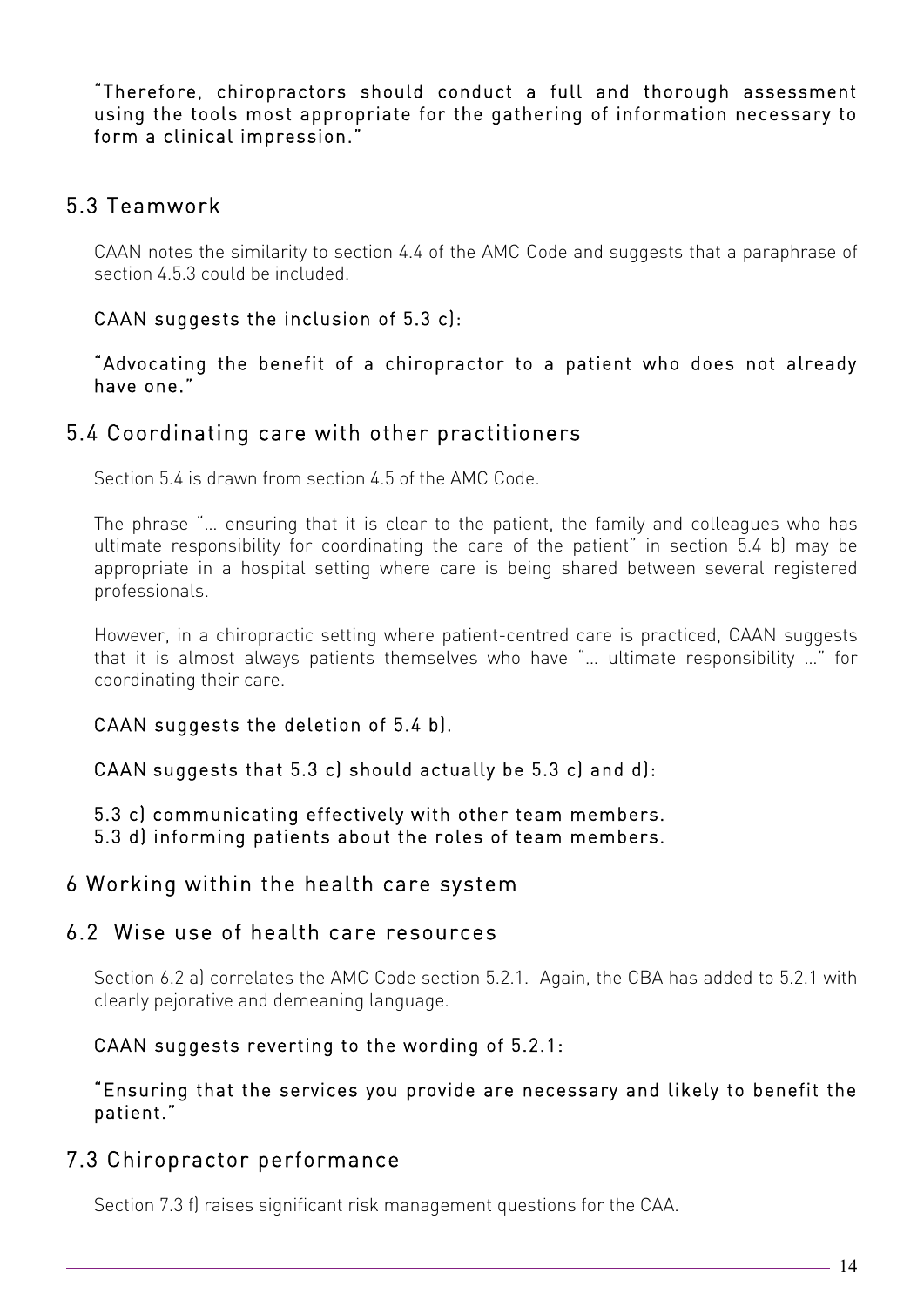CAAN requests URGENT CLARIFICATION from the CBA regarding the CBA's perceptions of CAAN's obligations and liabilities in relation to mandatory reporting. Is a "professional organisation" exempt from mandatory reporting? Or do we need to institute a risk management process whereby only non-chiropractors (not bound by the Act or these guidelines) talk to members who are at risk of breaching guidelines. However, does this raise the issue of company directors who ARE chiropractors being prosecuted for failure to notify because we devolved responsibility in these areas to non-chiropractors?

## 9. PROFESSIONAL BEHAVIOUR

## 9.2 Professional boundaries

CAAN agrees that maintenance of clear personal and professional boundaries is an integral part of a good chiropractor-patient relationship.

With an appropriate cooling-off period after ceasing care, or with minimal professional interaction, sexual relationships clients or related people may be reasonable and appropriate.

### CAAN recommends an alteration to section 9.2 c): (alteration underlined)

"recognising that sexual relationships with people who have previously been a patient may be inappropriate, depending on the extent of the professional relationship and the vulnerability of a previous client.

## 9.4 Health records

Section 9.4 a) tells chiropractors that they are required to keep "… up-to-date and legible records that report relevant details of clinical history, clinical findings and determinations, investigations, information given to patients, medication and other management."

It is impractical for a chiropractor to constantly record (up-to-date) details of all information and medication given to a person from any source.

#### CAAN recommends that section 9.4 a) reads:

#### "… up-to-date and legible records that report relevant details."

Section 9.4 d) should read "… another chiropractor …", not "… another practitioner …". Chiropractic training is required to interpret chiropractic records.

#### CAAN recommends that 9.4 d) reads:

"Ensuring that records contain sufficient information to allow another chiropractor to continue the management of the patient and to facilitate continuity of care".

## 9.6 Advertising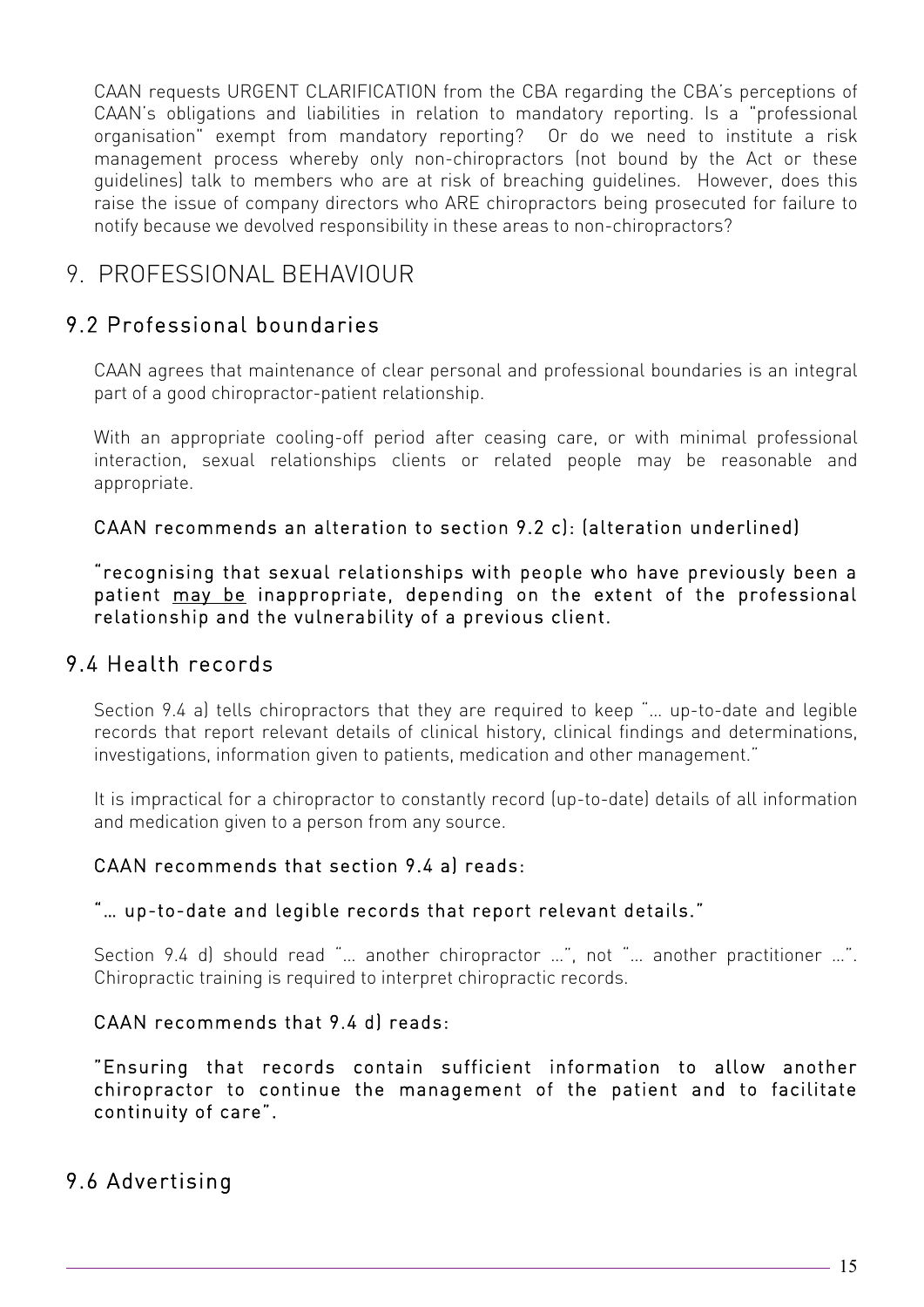Section 9.6 adds nothing to the Advertising guidelines already proposed by the Chiropractic Board.

## CAAN recommends the deletion of section 9.6.

## 9.7 Legal, insurance and other assessments

When a legal, insurance or other assessment uncovers a previously undiscovered, serious problem, it is not enough to tell the patient or the practitioner. Both should be informed.

### CAAN suggests an alteration (as underlined) to section 9.7 e)

"… there is a duty of care to inform the patient and their health practitioner."

## 9.8 Reports, certificates and giving evidence

Section 9.8 comes directly from section 8.8 of the AMC document. Clauses a) and b) are both quite demeaning in tone. Alteration of these sub-sections by removing "… and not misleading …" and "… and not omitting relevant information deliberately" removes the demeaning direction and does not alter the tone or spirit of the clauses.

CAAN recommends the alteration of sections 9.8 a) and b):

- a) being honest and not misleading when writing reports and certificates and only signing documents believed to be accurate and current
- b) taking reasonable steps to verify the content before signing a report or certificate and not omitting relevant information deliberately

## 9.10 Investigations

In sub-section c), CAAN would appreciate a definition of "anyone entitled to ask". The lack of clarity of this sub-section seems unhelpful given the stressful situations in which practitioners will probably be if they are accessing this section of the code.

#### CAAN recommends defining "anyone entitled to ask" with regard to relevant legislation.

## 9.11 Conflicts of interest

Section 9.11 comes directly from the AMC document. It is written for the medical profession and therefore has sections in it that don't relate to chiropractors. These require some rewording.

#### CAAN recommends the following changes to section 9.11:

d) Delete "… pharmaceutical and other …"

e) Delete "… drugs or other …"

## 9.12 Financial and commercial dealings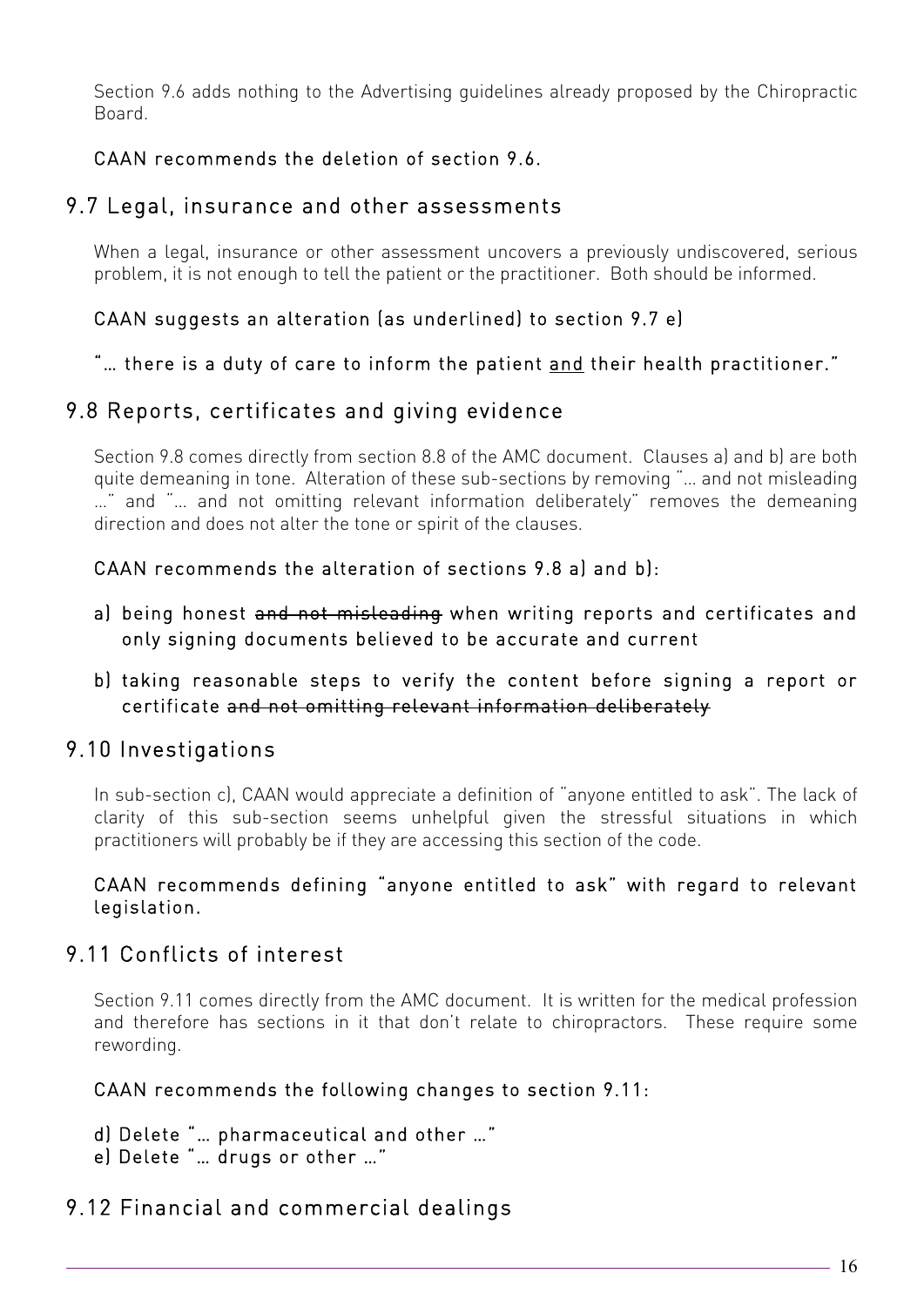Section 9.12 is based on the AMC Code's section 8.12. The challenges in section 9.12 arise from additions made by the CBA to the original source document.

Section 9.12 c) places an unnecessary limitation and record-keeping burden on chiropractors. The receipt of unsolicited gifts from patients is not unethical. Making a file note or telling a colleague about, for example, every box of chocolates or bottle of wine one gets from patients at Christmas is both onerous and unnecessary.

Section 9.12 d) is an overly onerous requirement and should be deleted.

Section 9.12 f) has been added to the wording from the AMC Code, but covers the same ground as 9.12 g).

## CAAN recommends the deletion of sections 9.12 c), d) and f)

## 10. ENSURING CHIROPRACTOR HEALTH

## 10.2 Chiropractor health

Section 10.2 a) has been improved in comparison to the original consultation document from CBA. However, CAAN suggests using the same wording as the Optometry Board of Australia with respect to this section. CAAN considers this a more inclusive clause.

### CAAN recommends that 10.2 a) read:

#### "attending to personal health needs"

Section 10.2 c) picks out a seemingly random aspect of public health policy. Immunisation is not a central aspect of chiropractic practice. Vaccination does not guarantee immunisation. Mandating an "understanding" of the "principles of immunisation against communicable diseases" is a simplistic requirement that will be considered by most of the chiropractic profession as a direct insult towards the right of free will and informed choice.

In light of recent safety concerns, hospitalisations and deaths from influenza vaccination a government regulatory body may wish to consider the wisdom of this subsection.

The issue of vaccination requires consideration of complicated variables, including the virulence of the disease in question, the evidence (or lack thereof) of safety and efficacy of the vaccine in question, the individual health status of the patient and the environmental/geomedical context in which the vaccine is being considered.

Section 10.2 d) addresses the issue of self-prescribing for chiropractors who are able to prescribe medicines. CAAN suggests that those chiropractors who are qualified to prescribe medication do so under another qualification, such as a medical degree.

If such individuals wish to practice medicine, including the prescription of medications, from July 1st, 2010, they will do so under the purview of the Medical Board of Australia, thus negating the necessity of section 10.2 d).

## CAAN recommends the removal of sections 10.2 c) and d).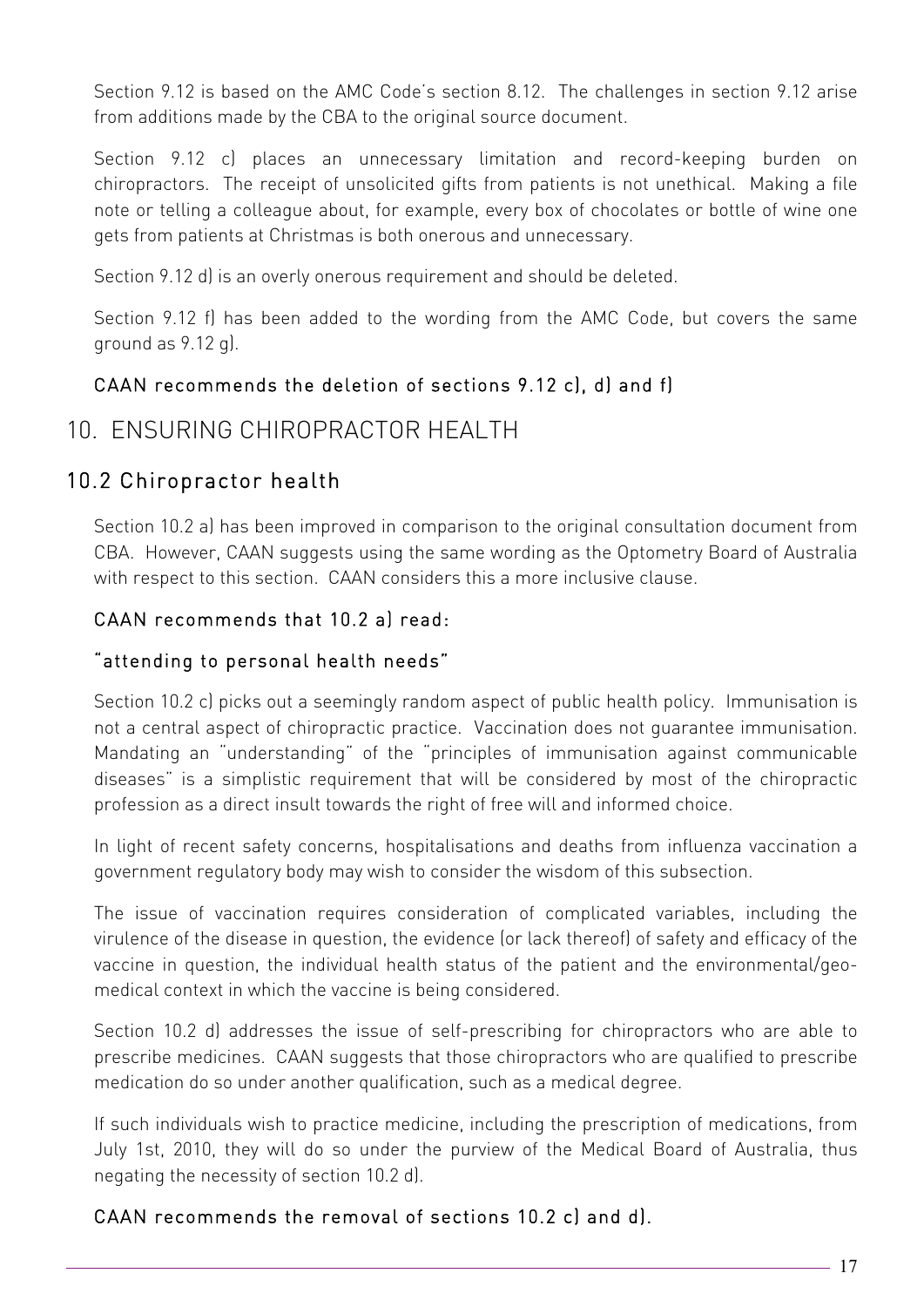## 10.3 Other practitioners' health

CAAN supports the concept of supporting colleagues to maintain good health.

Section 10.3 b) is a variant of section 9.3.2 of the AMC Code. CAAN recommends a slight rewording of this section.

### CAAN recommends 10.3 b) reads:

"notifying the boards if taking care of a practitioner whose ability to practise may be impaired and may thereby be placing patients at risk of harm. This is always a professional, and in some jurisdictions, a statutory, responsibility.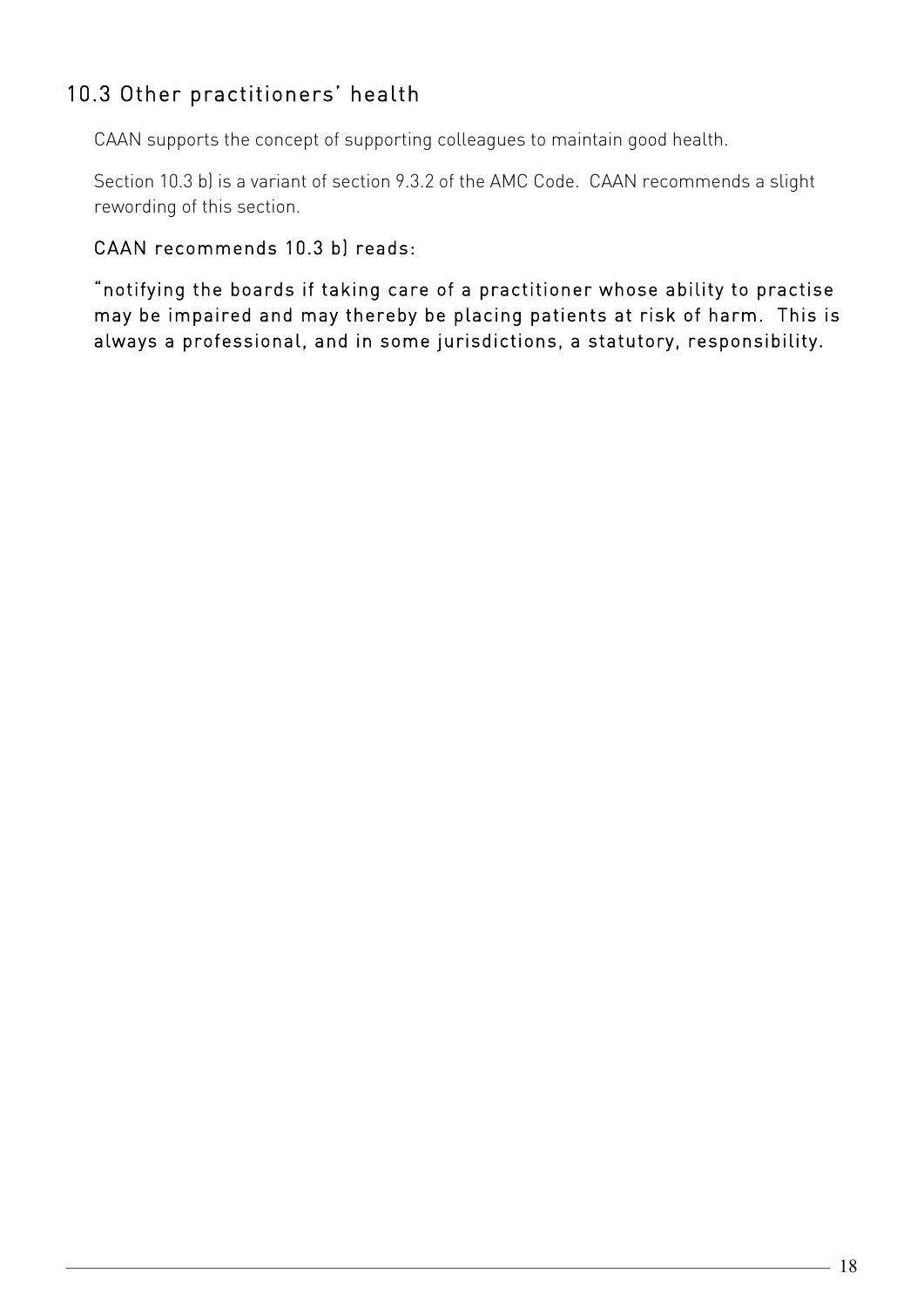## APPENDIX 1: Guidelines in relation to Public Spinal Screening

CAAN has some significant concerns with Appendix I: Guidelines in relation to public spinal screening. Time constraints prevent detailed explanation.

However, CAAN recommends the following re-write of this section:

The aim of this guideline is to assist chiropractors in performing public spinal screening in a safe and responsible manner.

It is the responsibility of the individuals involved to ensure that all necessary permits are in place prior to the commencement of the public place marketing. No notification to the Chiropractic Board of Australia (the Board) is necessary.

Chiropractors undertaking public spinal screening should also be aware and comply with the provisions of the Health Practitioner Regulation National Law Act 2009 that relate to advertising and the Board's guidelines on advertising found at: www.chiropracticboard.gov.au.

Good practice in relation to public spinal screening involves:

a) ensuring that members of the public are aware that any evaluation at a spinal screening is not the equivalent of a comprehensive spinal examination

### b) obtaining contact information from participants for the purpose of risk management

(Chiropractors need to be able to defend themselves in the case of a PI issue. Recording who was screened is sensible risk management practice.)

c) providing identifying information (such as a business card or other information) to all participants to establish the chiropractor's qualifications and identity and to prevent non-chiropractors impersonating registered practitioners.

(Reasoning is self-evident.)

#### d) that contact is not made with participants after a screening without first seeking and receiving permission

(Allows the public to follow up on findings of screening without impediment.)

e) that they are only performed by a registered chiropractor or a registered student participating in an approved supervised practice program (students should be in their final year of study in course approved by the Board to become a chiropractor)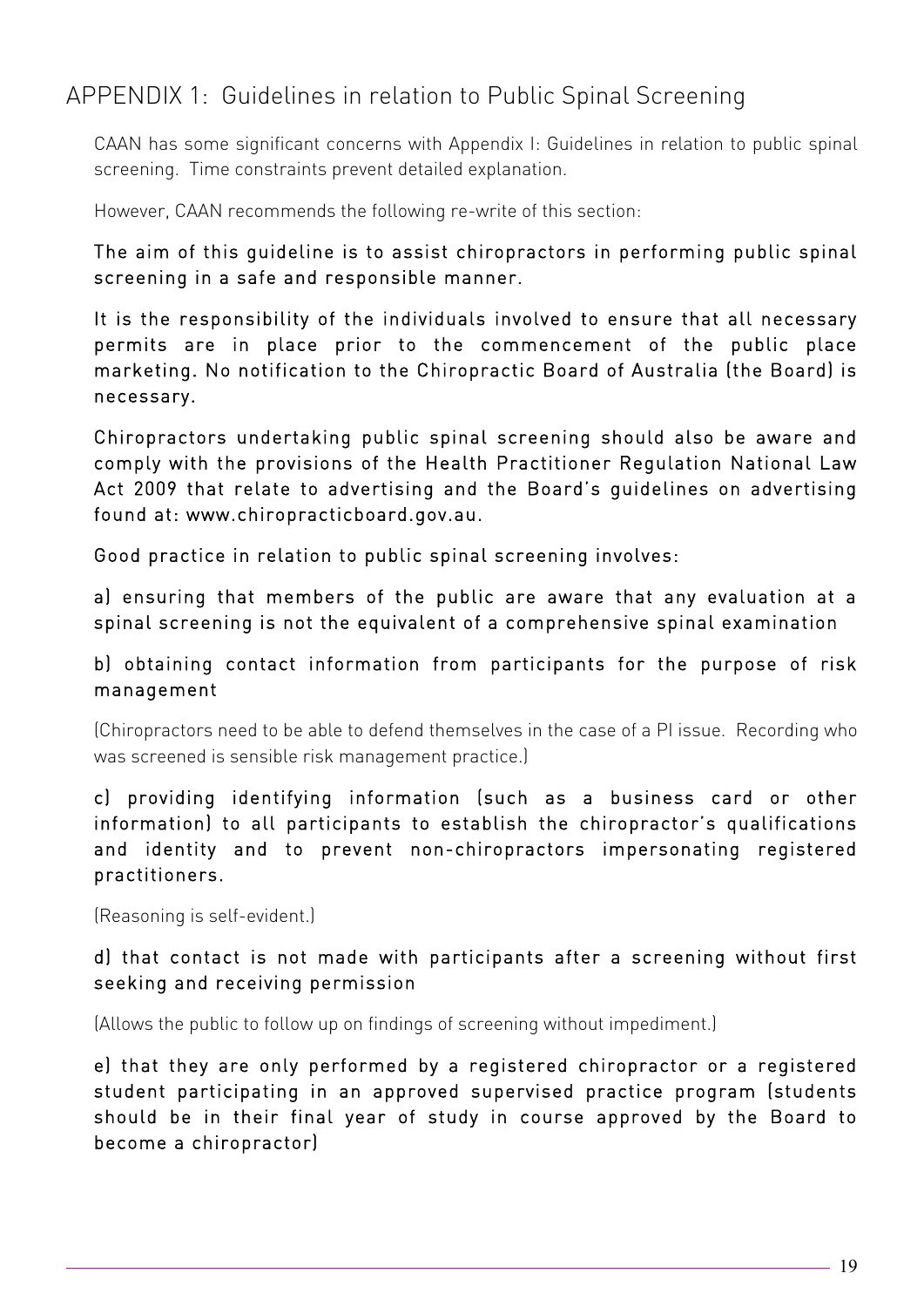NB Whilst it is common practice for chiropractors to provide spinal screenings as a free community service, CAAN believes that chiropractors have a right to charge a reasonable fee for conducting a public health screening service, should they so choose.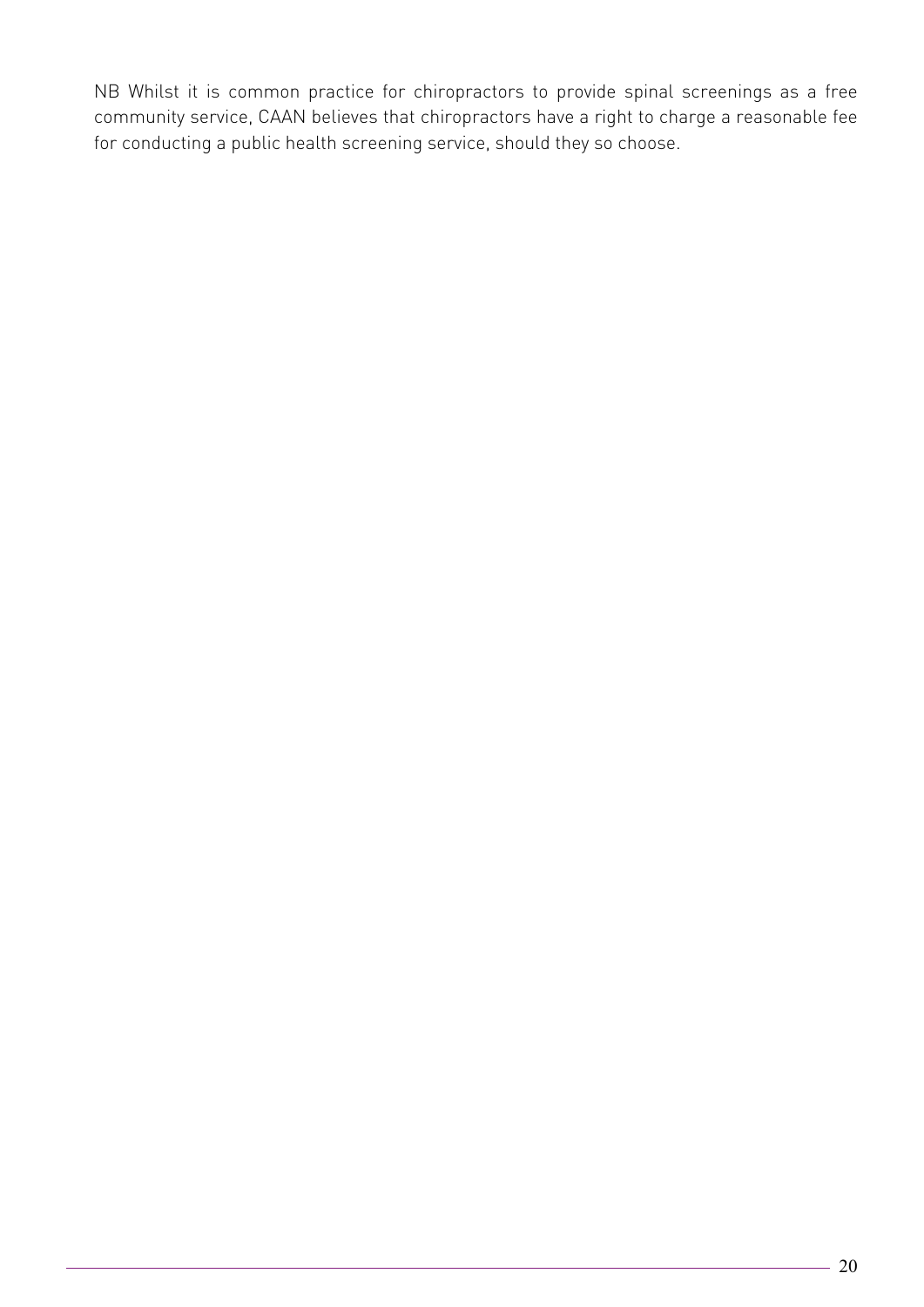# APPENDIX 2: Radiology

## Introduction

The implied meaning and tone of the first sentence in this paragraph appears to describe and present chiropractic radiography within a somewhat non-clinical and casual language. We would find it unlikely that a medical doctor would describe his clinical skills as part of his "suite of diagnostic procedures".

This phrasing might appear demeaning and casual to a profession which recognises the critical role radiology plays in the analysis of complicated spinal pathomechanics. CAAN further suggests that the notion that chiropractic radiography is somehow "offered" to patients may also seem insincere and degrading and falls short of the clinical tone that this important diagnostic procedure deserves.

### CAAN suggests the following re-wording of the introduction:

 "Radiographic imaging is an established diagnostic procedure utilized by chiropractors, performed either in a chiropractic office or through referral.

"Chiropractors use radiography for several purposes following the identification of various history and examination findings, including but not limited to:

- confirmation of diagnosis/pathology;
- determining appropriateness of care;
- identifying contraindications or factors that would affect or modify the type of care proposed".

## ARPANSA Code of Practice for Radiation Protection in the Application of Ionizing Radiation by Chiropractors

1. The key purposes of the ARPANSA Code are …

#### CAAN recommends no change to this section.

2. The key radiation protection principles of the ARPANSA Code are …

Dose Limits:

This sentence in isolation from the relevant section within the ARPANSA code may be confusing to practitioners in regards to whom RPS1 relates.

## CAAN suggests clarification that RPS1 actually relates to occupational and public "dose limits" with the following rewording: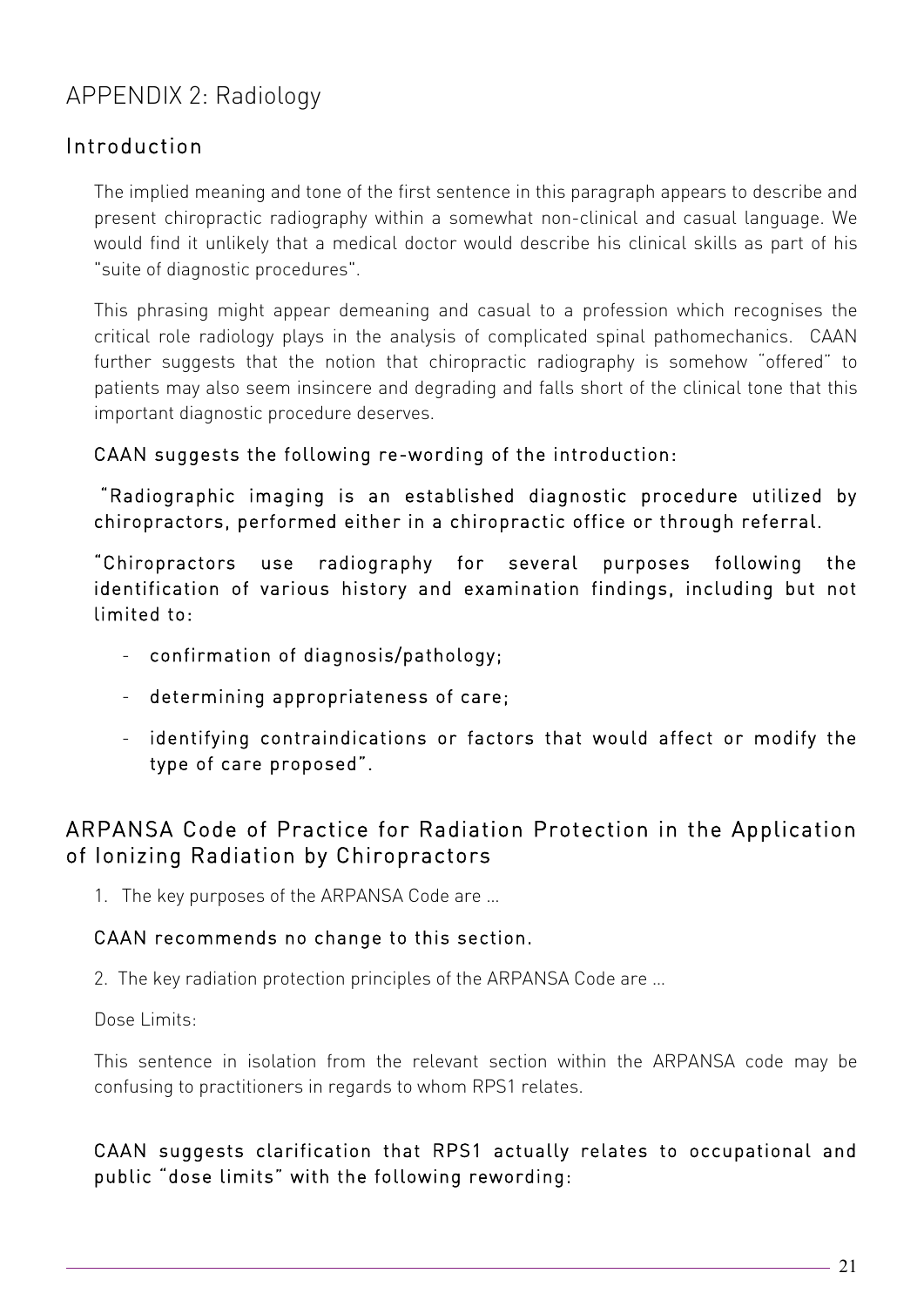• Dose limits – applications of ionizing radiation must be managed in a way to not exceed dose limits specified in RPS1 for occupational and public dose limits.

Justification:

CAAN suggests that the spelling, grammar and phrasing of this wording requires amendment.

### Suggested amended wording:

• Justification – No practice involving exposure to ionizing radiation for diagnostic purposes should be adopted unless it produces sufficient benefit to the exposed individuals or society to offset the radiation detriment it may cause.

3. The Responsible Person …

No change.

4. The chiropractor …

No change.

## Additional key points in relation to Radiology/Radiography

With regard to the four points of clarification:

Point 1 appears to be unnecessary as it only repeats what has already been written elsewhere in Appendix Two. It does not add any further information to what has already been stated from the ARPANSA code quoted above it.

## CAAN recommends the removal of point 1.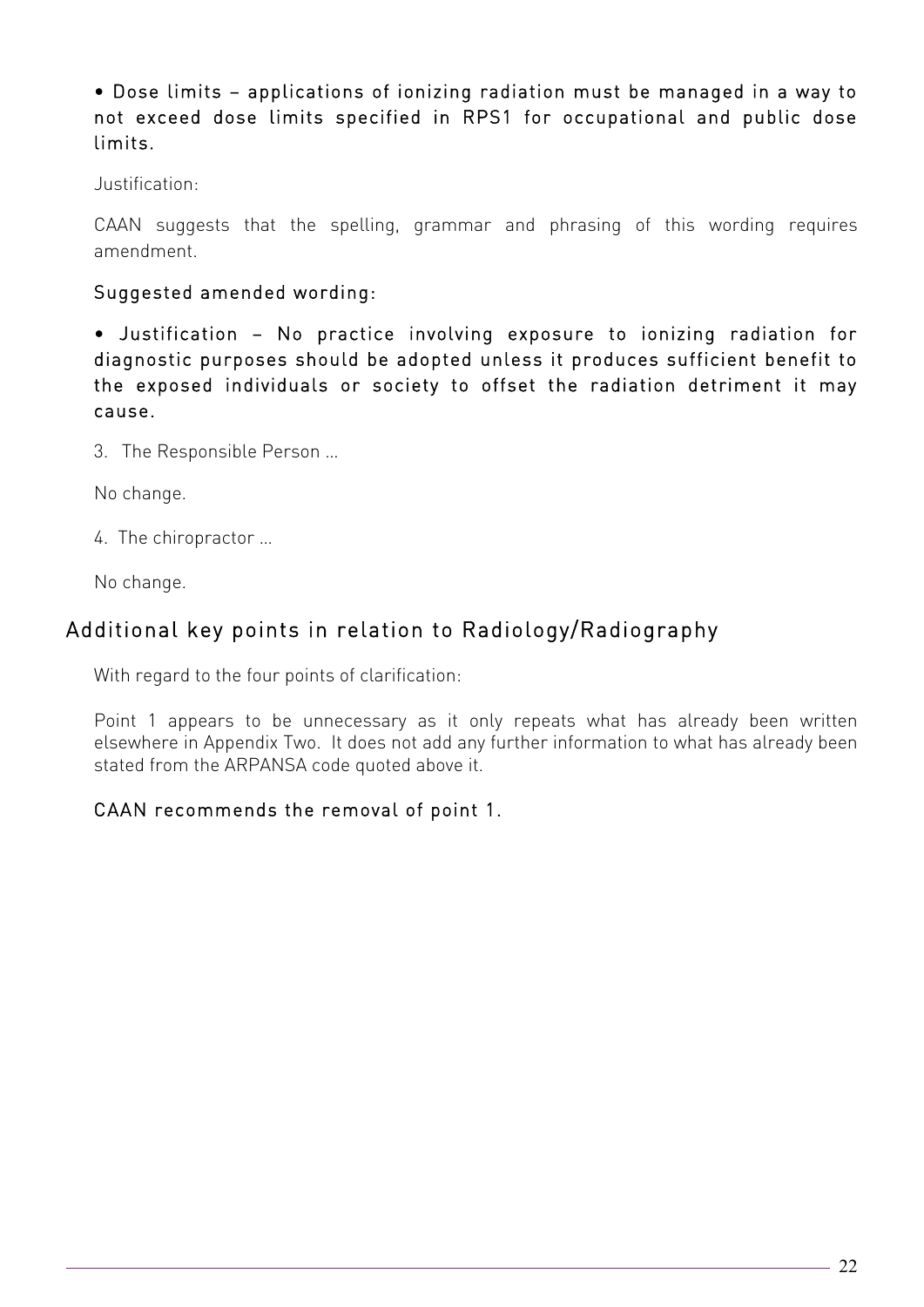## APPENDIX 3: Guideline in relation to Duration and Frequency of Care

CAAN believes that Appendix 3 is unnecessary. Each of the points raised has been addressed elsewhere in the draft Code of Conduct.

Point 1: Addressed in sections 1.2, 2.1, 2.6 and 6.2.

Point 2: The first sentence is addressed in section 3.2 c). The second sentence again raises the spectre of patients' perception of their "needs" being given more importance in the clinical encounter than the chiropractor's clinical assessment. This is a dangerous and unreasonable suggestion. Delete.

Points 3 and 4: The process of developing and implement care plans is addressed in section 2.1, 2.2, 3.3 and 3.5. Delete.

Points 5 and 6: Informed consent is addressed in the Introduction to the Board's draft Code of Conduct, as well as in detail in section 3.5.

#### CAAN recommends the deletion of Appendix 3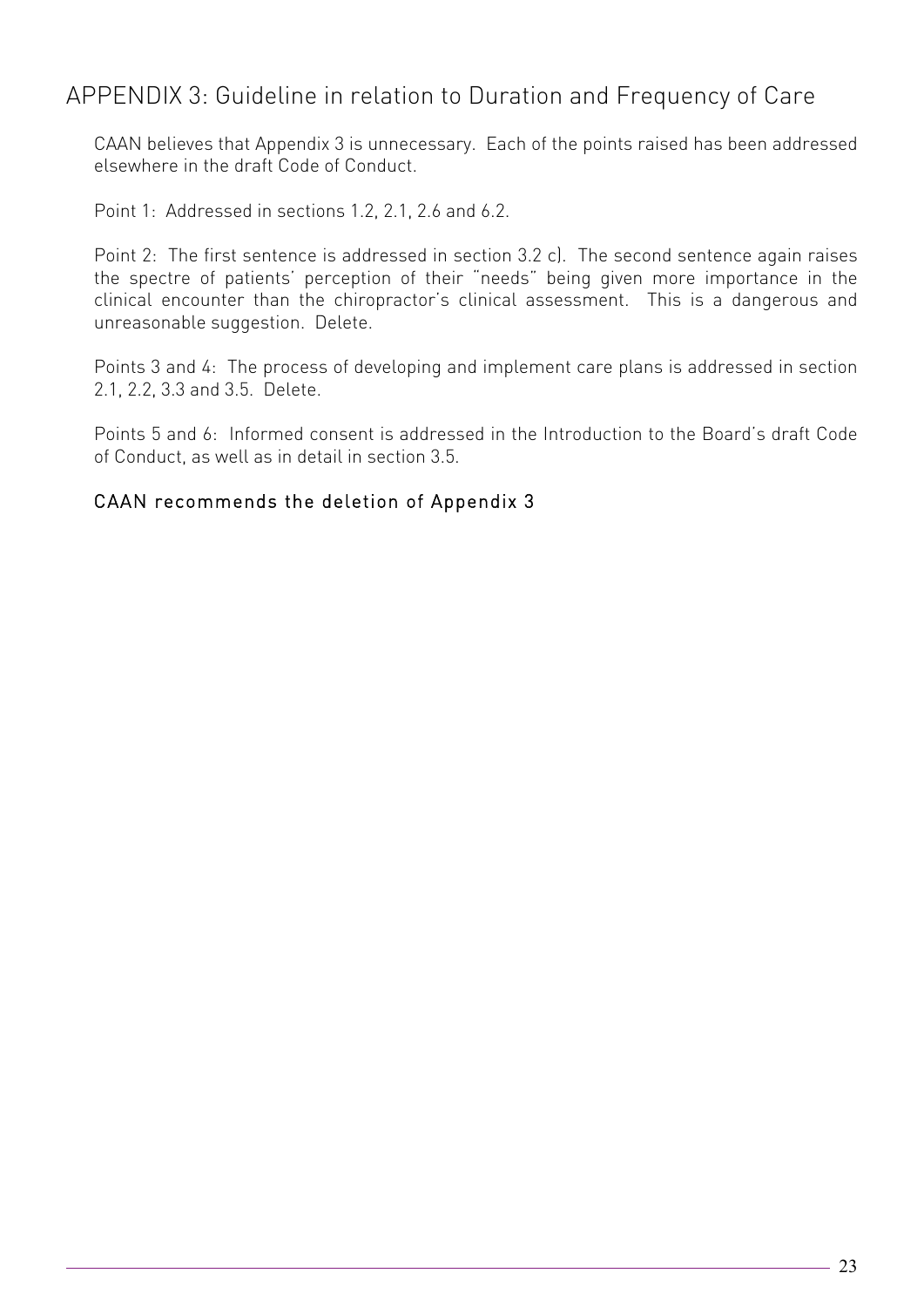## QUERIES ABOUT CONSULTATION WITH REGARD TO GUIDELINES ON CONTINUING PROFESSIONAL DEVELOPMENT

CAAN is concerned about the apparent circumvention of the consultation process with regard to CPD guidelines.

According to a letter from the AHWMC posted on the CBA website, on 24 February 2010, CBA sent a final draft of CPD guidelines to AHWMC.

On 31 March 2010, AHWMC advised CBA that it had approved a number of registration standards INCLUDING GUIDELINES ON CPD.

Considering that the profession received a consultation document on 10 March 2010 with a deadline for submissions of 7 April, CAAN would like urgent clarification of the CBA's actions with regard to an apparent circumvention of the consultation process.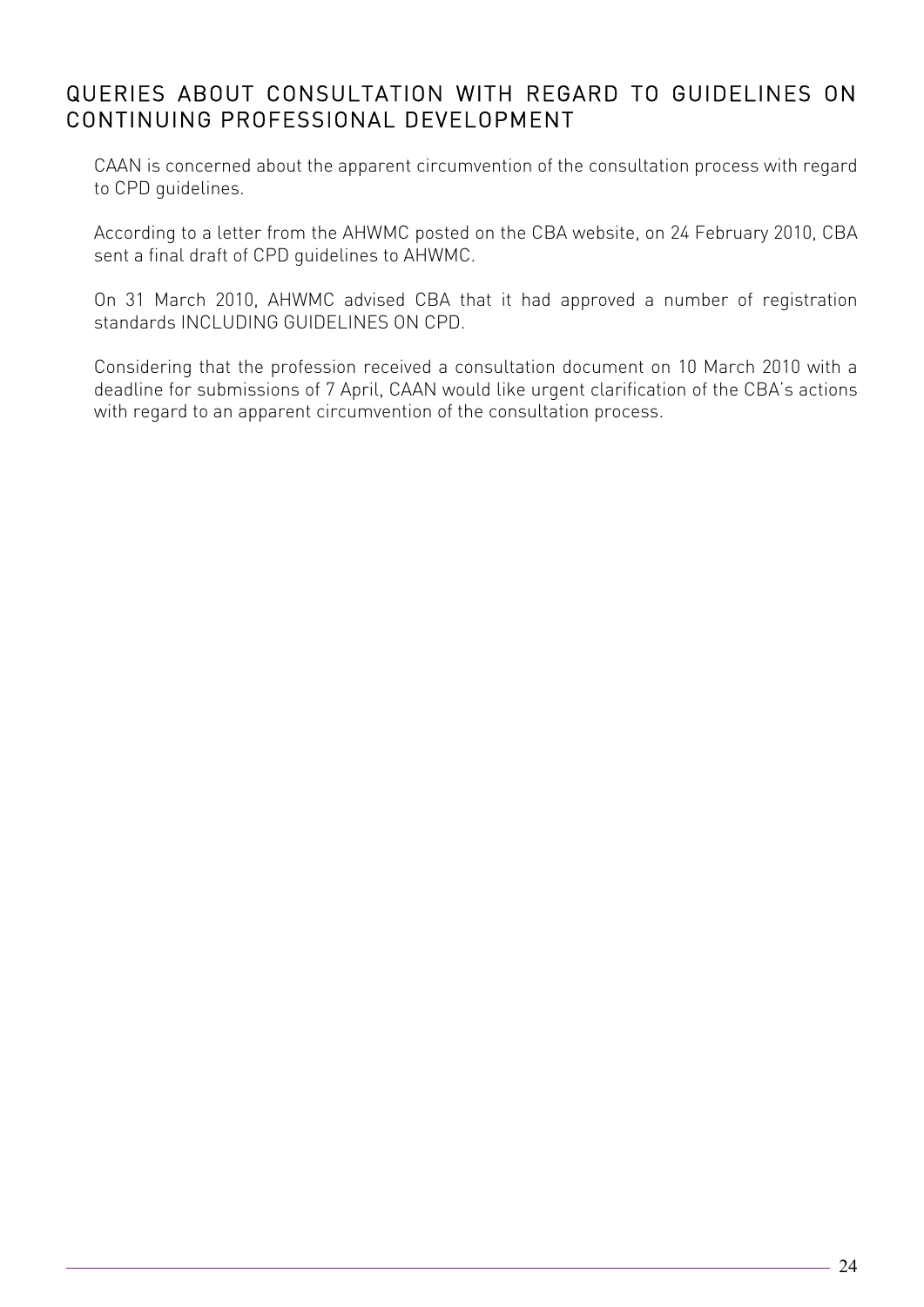## RE-STATEMENT OF OBJECTIONS AND RECOMMENDATIONS REGARDING PREVIOUSLY RELEASED SECTIONS:

## GUIDELINES ON ADVERTISING

CAAN supports the concept of maintaining high ethical standards in chiropractic advertising. However, we have some concerns with the guidelines for the advertising of regulated health services.

### 3. Professional Obligations

#### Substantiation of Claims

Does the Board now intend for chiropractors to warn of "material risks" associated with chiropractic care in all advertising? Considering the relatively benign nature of the vast majority of abreactions to chiropractic care, this seems overly onerous. In particular, CAAN would have concerns about the requirement to warn about the possibility of VAD/stroke given the recent research by Cassidy, Winterstein et al and others which questions the causal relationship between chiropractic cervical adjusting and VAD/stroke.

Many common daily activities have been linked to the onset of stroke. An example of this is drinking from a soft drink can. (Terrett AGJ. Current concepts in vertebrobasilar complications following cervical manipulation. 2001 NCMIC Group Inc., West Des Moines, Ia.) By the proposed standard, sellers of Coca Cola should be required to warn the public of this in their advertising too.

#### Authorising the content of advertising

CAAN is concerned that practitioners are expected to be responsible for the editing and editorialising of journalists. Expecting editorial control is unrealistic. Barring practitioners from being involved in media unless they have editorial control is an unreasonable expectation, especially for CAA media spokespeople.

Suggested wording:

"The chiropractor should take all reasonable steps to ensure accuracy of the reported story."

#### 5. What is unacceptable advertising?

This list is confusing and in some cases just plain wrong. They're trying to give examples to clarify what is and is not OK. They just end up becoming more prescriptive and proscriptive. For examples, see following comments.

Better solution is to quote sections 133 a. – e. of the Act. (See below.)

5b. In health care, there are often "windows of opportunity" for being able to impact on the health of individuals. In some cases, time pressures exist. Does the Board always consider it unreasonable to use the phrase "Don't delay" or similar?

eg: Don't delay getting moles checked?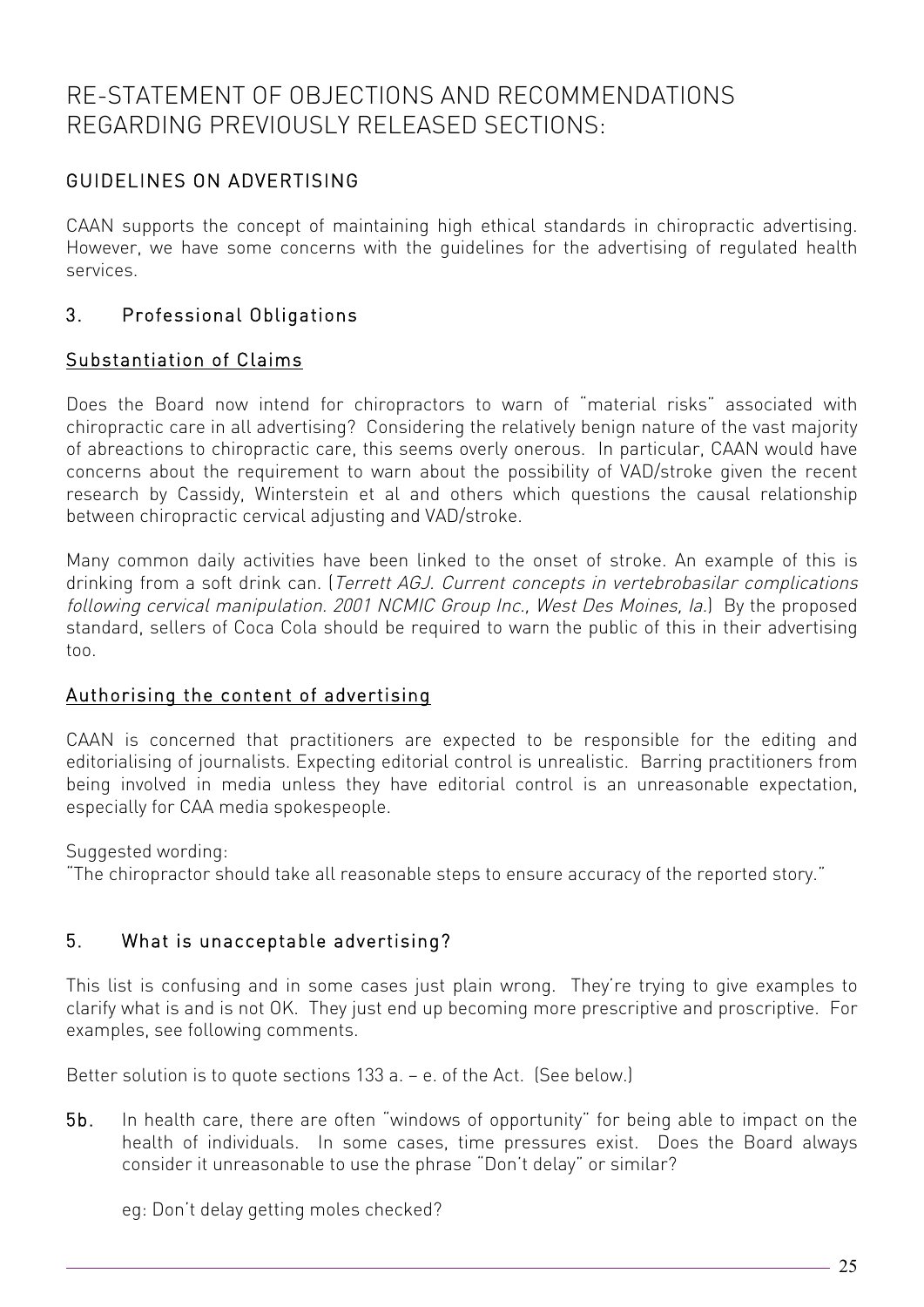Don't delay having a blood-pressure assessment? Don't delay getting your child's spine and nervous system checked after a fall?

5f. When compared to rates of iatrogenesis with commonly-performed medical, procedures, chiropractic is comparatively far safer. The safety record of chiropractic is unequivocally better than that of the medical profession. Medications are more dangerous than chiropractic care by a factor of hundreds. (Rome, CJA 1999; Dabbs and Lauretti, JMPT 1996) Surgical intervention is more dangerous than chiropractic care by a factor of tens of thousands. (Coulter Int J Integ Med, 1999) For the chiropractic profession to be prevented from telling the public these facts constitutes a public health risk. CAAN is deeply concerned that paragraph 5f of this section is both anti-competitive and more importantly, potentially dangerous to the health of the public.

Not to state such figures could be construed as false and misleading!

- 5j. Again, what health risks does the CBA require practitioners to warn against in their advertising?
- 5m. CAAN is of the opinion that there are circumstances in which it is appropriate to encourage some consumers to undertake a service. We believe that it is unreasonable to suggest that this should "not ever" happen in advertising. CAAN agrees, however, that all such information needs to be factual and not written in a scare-mongering way.

### 6. Specific requirements

#### 6.5 Advertising of price information

After reviewing the ACCC website and the National Law, CAAN fails to understand why practitioners may not advertise time-limited or special offers. We consider that this requires a legal opinion to determine whether this clause constitutes an unlawful restraint of trade.

#### 7. Advertising of Therapeutic Goods

CAAN welcomes this guideline, particularly as it pertains to the use of supplements by chiropractors.

#### GUIDELINES FOR MANDATORY NOTIFICATION

CAAN sees the potential for serious issues with the current structure of the mandatory reporting process. We are absolutely committed to the safety of the public, however there are too many loopholes in this section that may encourage vexatious complaints.

CAAN believes that registered health practitioners have a responsibility to approach practitioners who they believe may be breaching guidelines. If that approach fails, then perhaps reporting to a regulatory authority would be the next step?

#### Decision guide: notifying sexual misconduct

This flow-chart reads as if a voluntary notification could be made to the board about an allegation of sexual misconduct even though the first practitioner has no evidence or even belief